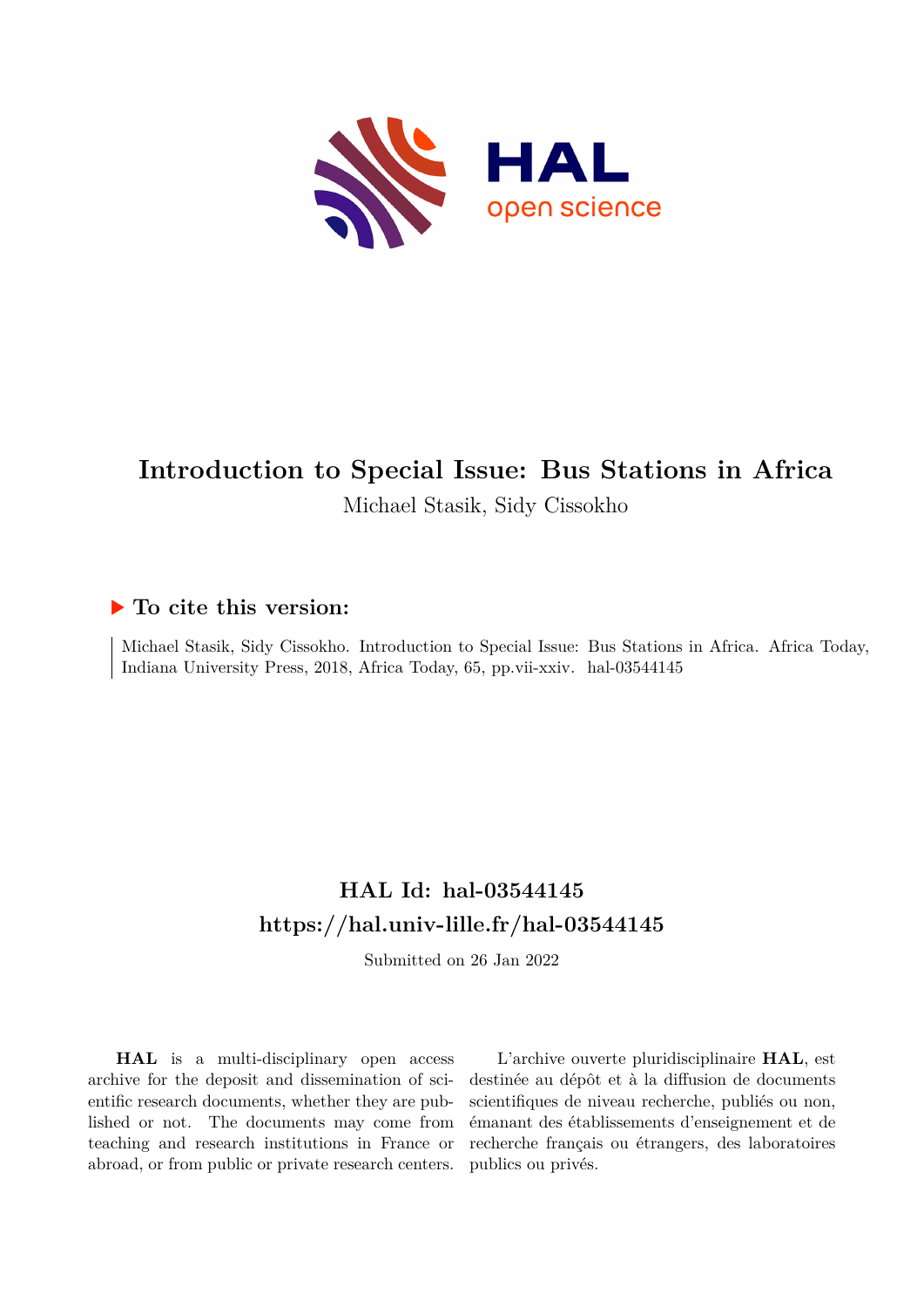Final version published as: Michael Stasik & Sidy Cissokho. 2018. Introduction to Special Issue: Bus Stations in Africa. *Africa Today* 65(2), pp. vii-xxiv. [www.jstor.org/stable/10.2979/africatoday.65.2.01.](http://www.jstor.org/stable/10.2979/africatoday.65.2.01)

### **Introduction to Special Issue: Bus Stations in Africa**

Michael Stasik and Sidy Cissokho

Bus stations are among the most prominent sites of everyday social and economic activity in Africa. The lorry park, motor park, *garage*, *gare routière*, *parkazy*, or *terminal rodoviário—*to cite but a few of the names used in Anglophone, Francophone, and Lusophone contexts, respectively—is an essential hub in the organization of mobility. The role that bus stations play in everyday life stems from the primacy of collective road transport in providing motorized mobility. Other means of motorized transport are largely restricted, either in capacity and functionality, as with railway travel, or in access and affordability, as with air travel and private motorcars. For most people in Africa, motorized transport is a matter of getting a ride on shared—and often crowded—minibuses, taxis, microvans, lorries, trucks, and motorbikes. In turn, most inner-city, interregional, and international travel is organized in bus stations, where travel communities are formed and channeled into their journeys by the various roadside communities of the station.

In their role as spaces that organize mobility and exchange over distance, bus stations are integral to the workings of transport infrastructures at large. If we follow Brian Larkin's (2013, 329) trenchant definition and conceive infrastructure as "matter that enables the movement of other matter," then bus stations are among the most tangible reifications of movement-enabling matter in Africa. Movement is imperative at bus stations, and conceptual metaphors like "mobility," "flow," and "circulation" are made flesh and put into practice there (Lombard and Steck 2004a; Stasik 2017a). Stations serve as feeders of movement, as they facilitate the traffic of people and goods; in turn, they are fed by movement, because the activities and relationships of travel and roadside communities keep them running.

By choreographing the transport of people and freight, Africa's bus stations take on a quintessential economic role: they support and sustain trade, commerce, and exchange, and thus the wider economies they are embedded in, and they provide many people with a livelihood. The economic importance of bus stations is perhaps matched only by African marketplaces, to which they are often intimately related, not least in terms of geographical proximity, and with which they share many complementary services and functions (Grieco, Apt, and Turner 1996; Ntewusu 2012). Besides their often close ties through wholesaling, the complementarity of markets and stations reproduces larger structures of gendered occupational divides, with markets being associated with female, and stations with male, economic pursuits and roles (Thiel and Stasik 2016).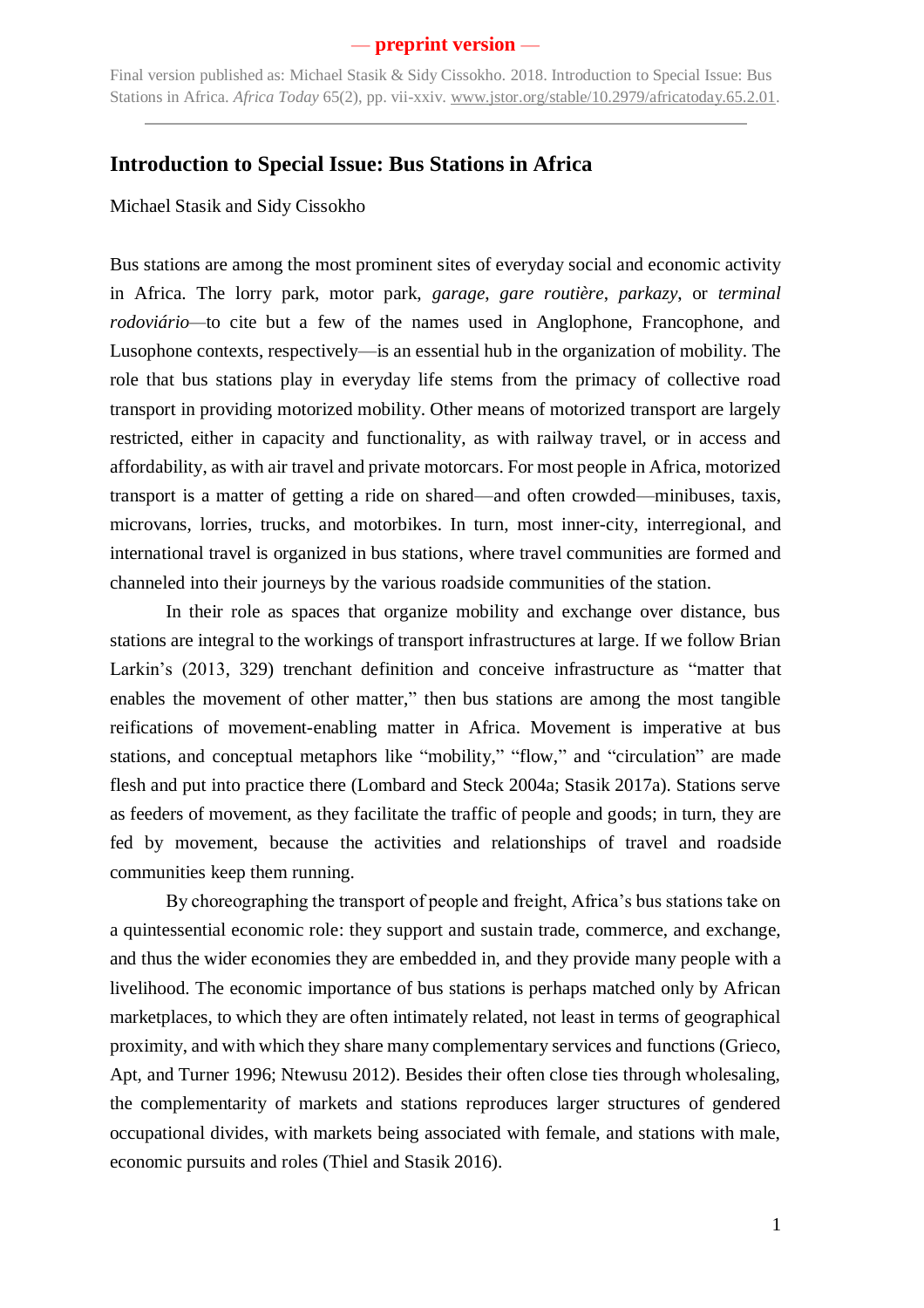Final version published as: Michael Stasik & Sidy Cissokho. 2018. Introduction to Special Issue: Bus Stations in Africa. *Africa Today* 65(2), pp. vii-xxiv. [www.jstor.org/stable/10.2979/africatoday.65.2.01.](http://www.jstor.org/stable/10.2979/africatoday.65.2.01)

Similar to what Paul Bohannan and George Dalton (1968) emphasize in the introduction to *Markets in Africa*, bus stations in Africa have many purposes beyond the economic. They are gateways between urban and rural areas; they are sites of political contestation and popular mobilization; they serve as nodal points for the circulation of value, knowledge, meaning, and ideology; and they provide large numbers of people with a place to hear news, meet friends, and find shelter. In short, like marketplaces, they are loaded with social, economic, political, and cultural significance.

In view of the manifold functions and significances of bus stations in Africa, it is striking to note that they have only rarely been studied as subjects of research in their own right. In fact, nearly all the studies that relate to African bus stations appear to have emerged as subsidiary products of research on other subjects, often on marketplaces. The pioneering work of Polly Hill is a case in point. After setting out to research the distribution of specific market commodities in Ghana, she became absorbed by the intricacies of transport systems and, in passing, produced what constitutes some of the most detailed and most engaging descriptions of the social organization of bus stations to date (Hill 1984). Other classic examples include the in-depth account of Nigerian motorparks by Adrian Peace (1988), whose elaboration of socioeconomic relations within the parks was merely a point of departure for his analysis of the political economy of patronage systems in urban Nigeria, and Paul Stoller's (1989, 69–83) deep reading of social interactions in a bush taxi station in Niger, the final purpose of which was to illustrate the so-called hardness of Songhay culture.

While bus stations in Africa readily serve as an illustrative or anecdotal backdrop to studies on different aspects of society, culture, economy, politics, urbanism, and mobility, they have not received nearly enough attention as places of significance in and of themselves.<sup>11</sup> The main objective of this special issue of *Africa Today* is to make their place and significance the focus of attention, rather than looking at them parenthetically. This collection brings together case studies from Cape Verde, Côte d'Ivoire, Ghana, Kenya, and Senegal, and also features an essay by Ato Quayson, who invites us to consider African

-

<sup>&</sup>lt;sup>1</sup> There is, of course, a long-standing tradition of scholarship addressing various dimensions of road transport in Africa, and social science research on African automobility and "car cultures" has burgeoned in recent years (Gewald, Luning, and van Walraven 2009; Green-Simms 2017; Klaeger 2013; Mutongi 2017). Despite the obvious role that bus stations play in organizing road transport and the social life of the car (Kopytoff 1986), they have seldom received more than a passing nod. (Important exceptions include parts of the collections edited by Xavier Godard [2002b] and Jérôme Lombard and Benjamin Steck [2004b].) As Ato Quayson remarks in his afterword to this special issue, this apparent neglect of stations extends to African artistic works, and with a few notable exceptions, such as Wole Soyinka's *The Road* and King Ampaw's *Kukurantumi*, no elaborate representations of African bus stations appear in literature or film.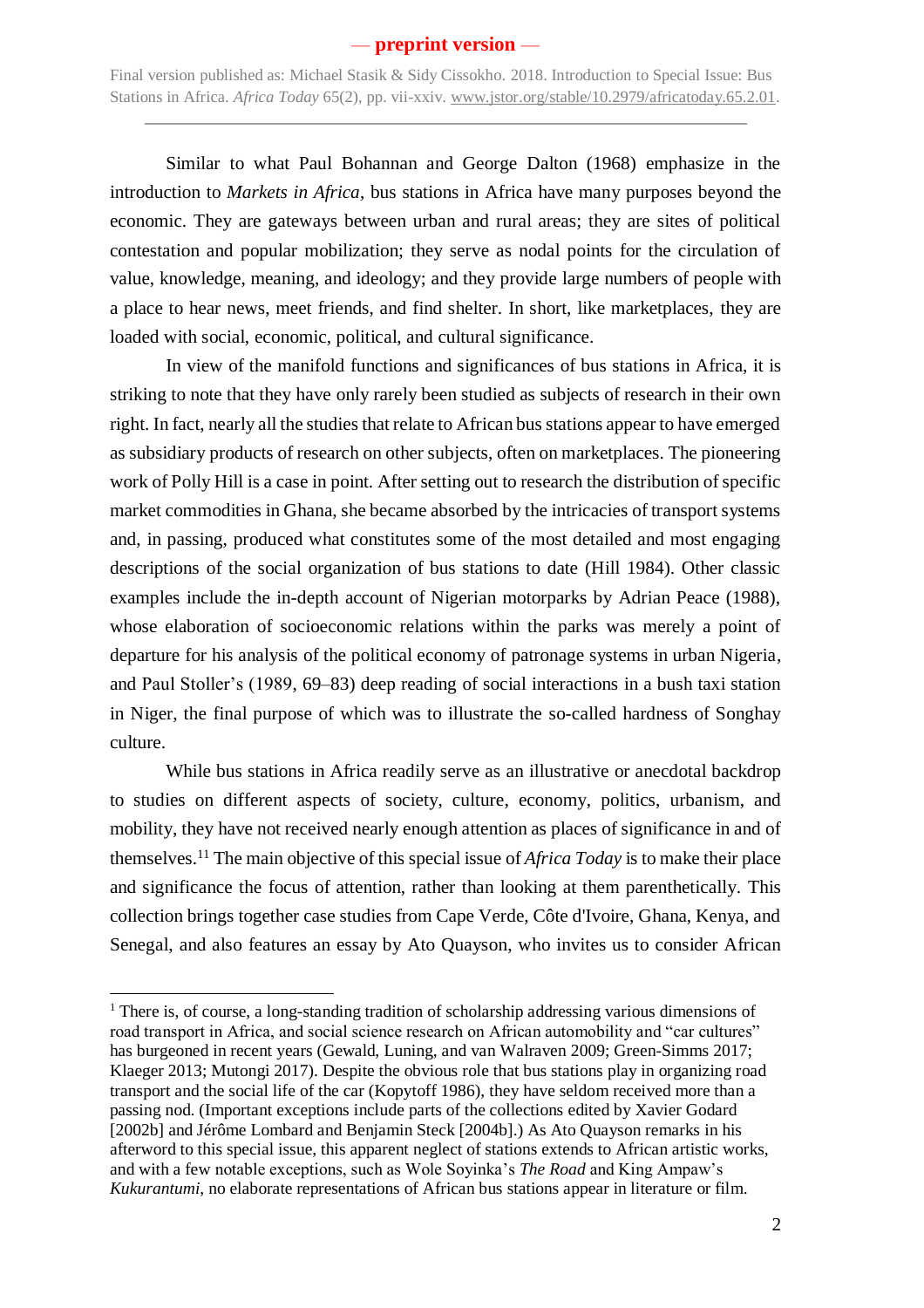Final version published as: Michael Stasik & Sidy Cissokho. 2018. Introduction to Special Issue: Bus Stations in Africa. *Africa Today* 65(2), pp. vii-xxiv. [www.jstor.org/stable/10.2979/africatoday.65.2.01.](http://www.jstor.org/stable/10.2979/africatoday.65.2.01)

bus stations as chronotopes of spatial, temporal, and social relations. Taking their institutional diversity as a point of departure, these articles link the empirical study of stations as sites of everyday social and economic activity with broader questions of mobility, infrastructure, informality, governance, associational life, and urbanism. In so doing, they offer new ways of thinking about the significance, multifunctionality, and diversity of what Polly Hill (1984, 215) termed "peoples' airport[s]": that is, bus stations in Africa.

Unlike Bohannan's and Dalton's seminal book on African marketplaces, from which this special issue takes inspiration, we cannot claim that the collection of studies assembled here provides a comprehensive account of bus stations in Africa. Our goal is a more modest one, and readers should be aware that this collection has several blind spots in terms of regional and thematic coverage. For example, it includes no northern or southern African cases, and no article deals with the aesthetic dimensions of station life. These limitations notwithstanding, this special issue offers a first systematized attempt at understanding the common features of, and the differences among, Africa's bus stations across national contexts and specific historical trajectories.

### **Bus Station Types**

It should be clear from the outset that what we are dealing with—bus stations in Africa encompasses a diverse spectrum of manifestations, or types, of stations. This diversity can be exemplified by looking at types of bus stations in Ghana. What is perhaps the most common (and stereotypical) idea of Ghanaian bus stations is the large, crowded, noisy, and seemingly chaotic central urban station as shown in figure 1, which can be taken as an emblem of urban Africa's economic informality. Reminiscent of an inner-city bazaar, this type of station commonly accommodates a great number of transport workers, chop-bar operators, and hawkers, as well as a broad range of types of usually battered vehicles. This, however, is only one of many kinds of bus station.

We shall also find the small and relatively tranquil roadside station that serves only short-distance routes as in figure 2; the caravanserai-like locale of a station that serves longdistance routes, where passengers have to await preparations for the departure of a single bus for as long as a week, as in figure 3; the chronically congested urban market station that specializes in the transport needs of traders, as in figure 4, which blurs the lines among haulage, storage, and sales (a common variation of which is the rural market station, which becomes busy only during periodic market days); and the small-town station located in the dusty backyard of a filling station, as in figure 5, where drivers spend most of their days dozing while they wait for customers to fill their seats.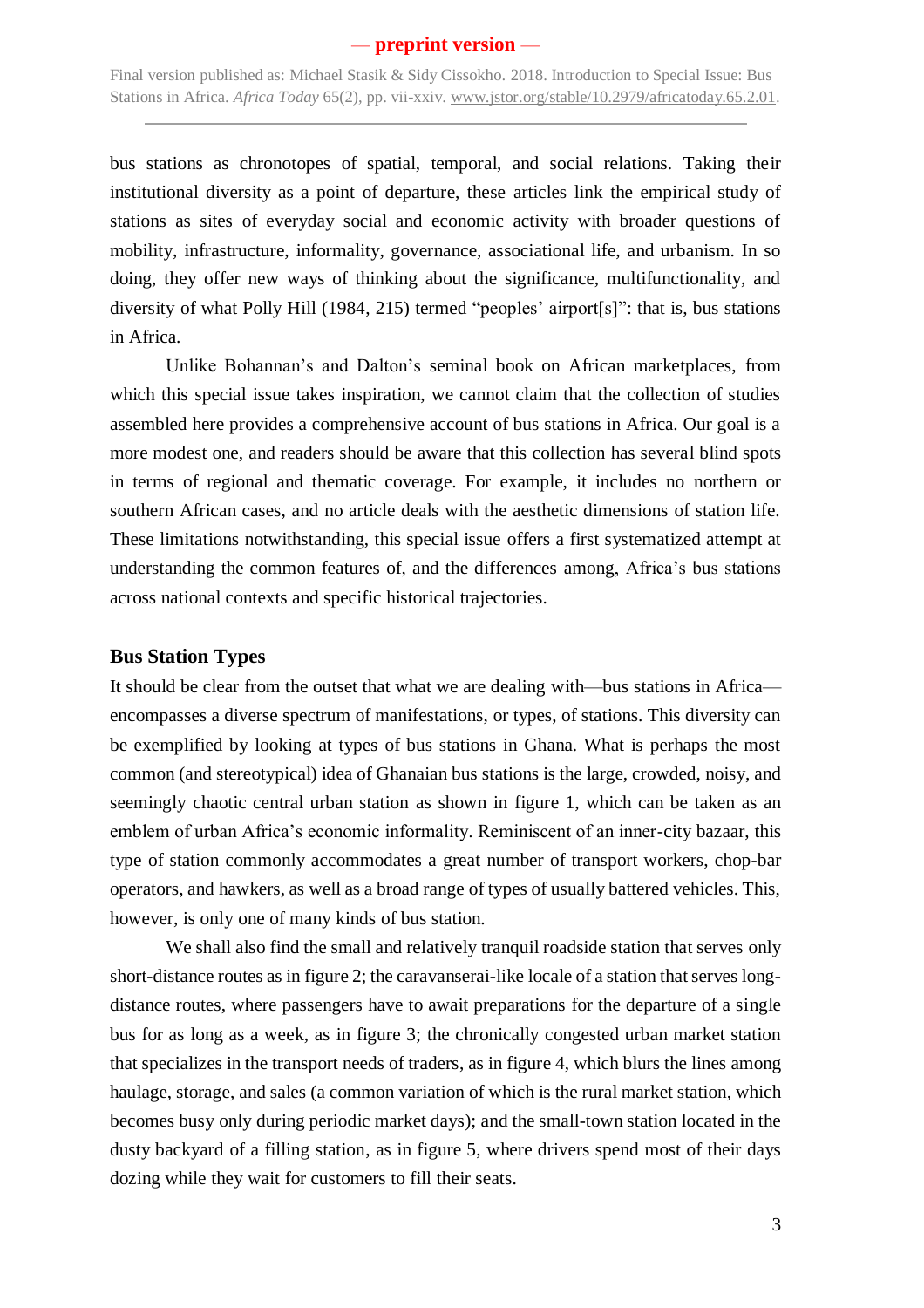

Figures 1–8 (clockwise from top left): Examples of the different types of bus station in Ghana (all M. Stasik).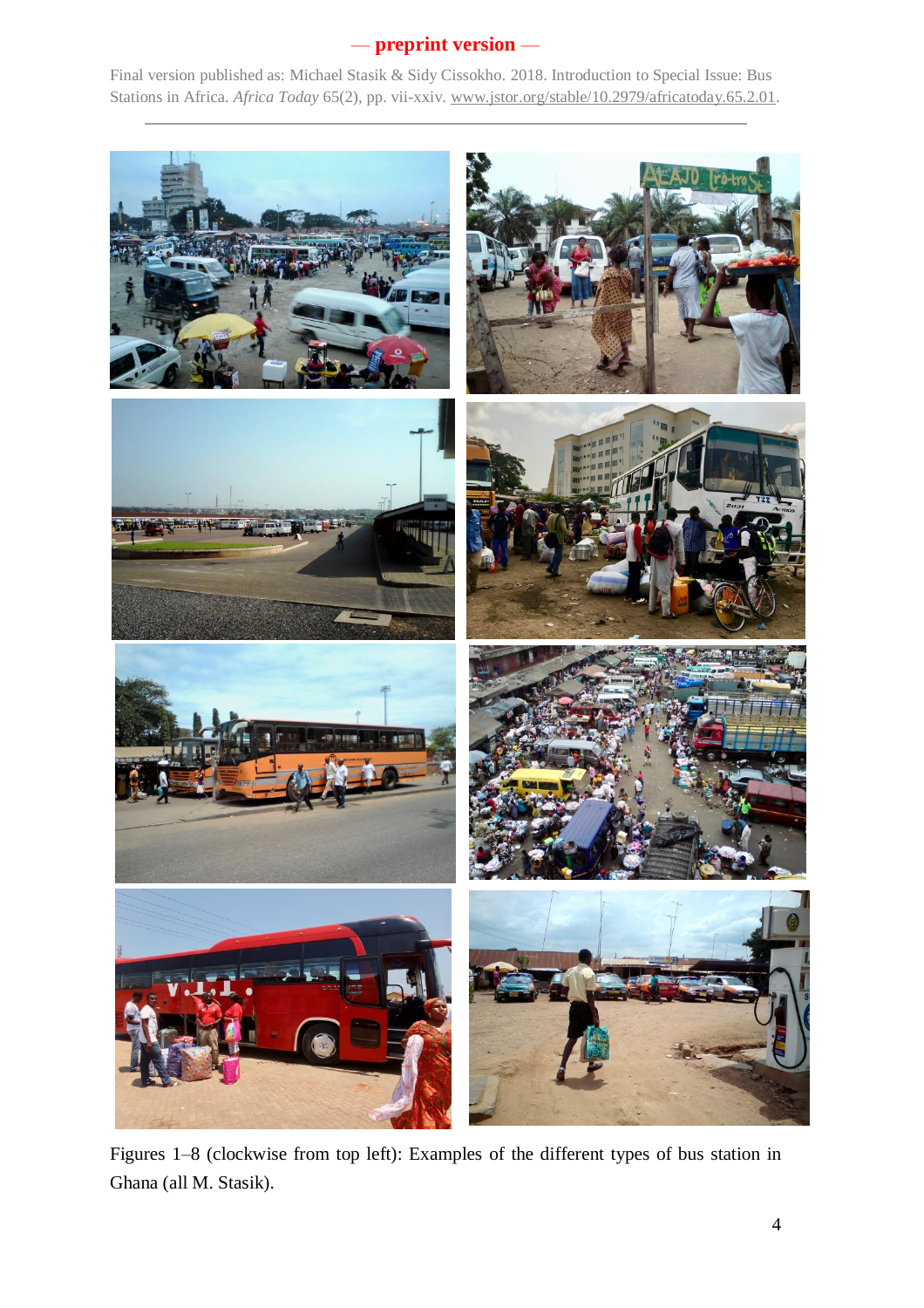Final version published as: Michael Stasik & Sidy Cissokho. 2018. Introduction to Special Issue: Bus Stations in Africa. *Africa Today* 65(2), pp. vii-xxiv. [www.jstor.org/stable/10.2979/africatoday.65.2.01.](http://www.jstor.org/stable/10.2979/africatoday.65.2.01)

In addition to the informal types of stations, there are other types of station: the socalled VIP station, run by wealthy private investors who operate a fleet of luxury coaches, with online booking systems and business-class seating, as shown in figure 6; the government-run station that serves a more plebeian clientele, with a fleet of buses sponsored by overseas development aid, as shown in figure 7; and the grand new state-ofthe-art transport terminals like the one shown in figure 8, the form of which can be traced back to the modernist road transport architecture of colonial administrations, and which are established by public–private partnerships that speak of an effort to match international standards of road transportation.

This list of different types of station is not exhaustive, but the variety it hints at should clarify the fact that any generic reference to *the* Ghanaian—let alone *the* African bus station is problematic. At the same time, this list challenges the widespread tendency to represent African bus stations as a primarily urban phenomenon. Many attributes of African urbanism are indeed writ large in bus stations, such as the characteristic variety of uses to which their designated function is extended through diverse practices of itinerant vending as well as begging, childcare, gambling, religious services, sex work, squatting, and the broadcasting of sports events.

Moreover, because bus stations are central hubs within broader networks of transport connections, the stations transcend rural–urban divides. Many of their central actors, especially the drivers, come from rural backgrounds, and the meanings they invest in their work culture can be traced back to their village homes, as the contribution by Basil Ibrahim and Amiel Bize on Nairobi's *boda boda* stages demonstrates. The link between urban and rural sites and stations is further strengthened by the ways many drivers participate in the lives of their villages, for example, through remittances and visits and their role in facilitating the circulation of commodities from the city to the countryside and vice versa. Their professional identity as go-betweens then reflects back on the meaning and significance ascribed to stations. Among Dakar's urbanites, for example, commercial drivers are called *kaw-kaws*, from a Wolof term associated with the supposed backwardness of rural groups. The *kaw-kaws*' main workplace, Dakar's *gares routières*, are commonly perceived as enclaves of rurality rather than as a symbol of urbanization.

The articles in this special issue underline the diversity of station types and their multiple uses and perceptions by different groups and across different national contexts, despite the fact that all the contributions focus on stations that clearly lean toward the more informal types. To give better traction for relating the various cases and approaches to broader debates, in the remainder of this introduction we discuss four dimensions that concern bus stations in Africa at a more general, integrative level. First, we consider the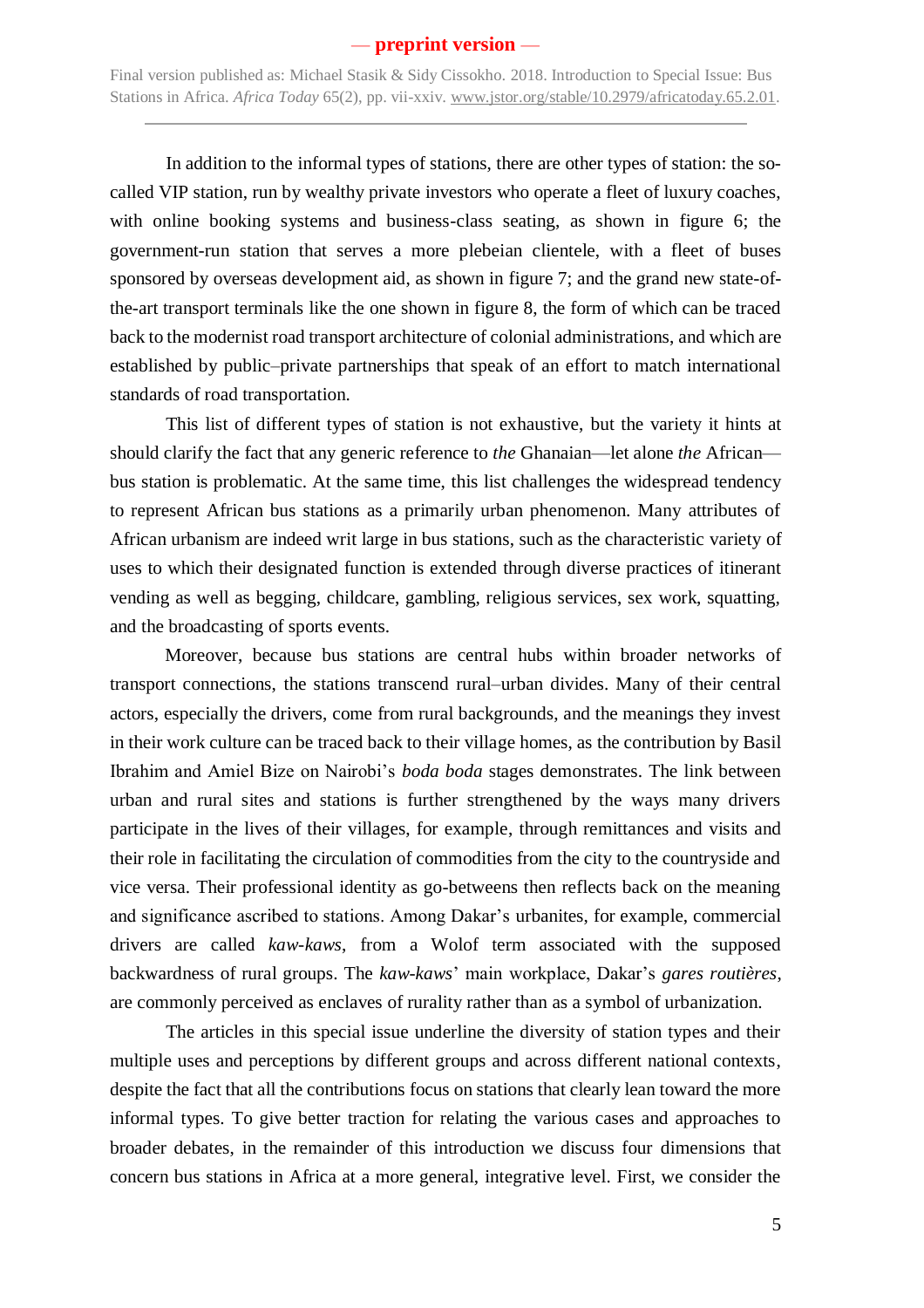Final version published as: Michael Stasik & Sidy Cissokho. 2018. Introduction to Special Issue: Bus Stations in Africa. *Africa Today* 65(2), pp. vii-xxiv. [www.jstor.org/stable/10.2979/africatoday.65.2.01.](http://www.jstor.org/stable/10.2979/africatoday.65.2.01)

descriptive and analytical valency of the informality label in relation to Africa's bus stations. Second, we look at the stations' generally poor reputation as places of danger, depravity, and chaos. Third, we attend to their intricate links with politics, assessing their role in both the contestation and support of power. Fourth, we turn to their perhaps more hidden quality as sites of cultural production, conviviality, and encounter, and thus as both source and product of social relations.

#### *Informality*

The dimension of informality is inescapable when discussing bus stations in Africa. The emergence of the concept of an informal economy has been closely related to popular transport enterprises in West Africa. Keith Hart, who first inserted the notion of informality into academic debate, has drawn largely from observations of what he termed the "irregular" economic activities of public transport operators in urban Ghana (Hart 1973). The economic activities in most of Africa's bus stations indeed appear to match the traits that are commonly used to define the informal economy.

The provision of public road transport is usually not a public undertaking; it is mostly in the hands of a large number of small-scale investors and laborers, most of whom operate in the context of a relative lack of state purview, taxation, protection, subsidies, and support. Their operations are characterized by low levels of central planning and regulation, low capital endowments and cash flow, and low conditions of entry, and correspondingly characterized by high levels of competition and creation of economic niches. As a result of this, precarity and uncertainty are common markers of labor relations in the transport sector and its adjacent trades, and especially manifest themselves in a general lack of security and benefits and the need for hand-to-mouth economizing. The work and wage relations of Africa's transport operators are a long way from the criteria the International Labour Organization (2002) articulated for "decent work," and they are a central manifestation of the structural disadvantages reproduced within the incomegenerating activities of the "sub-proletariat" (Hart 1973, 61; see also Lopes 2009; Peace 1988; Rizzo 2017).

At the same time, bus stations and the more extensive public transport operations they facilitate provide an opportunity to challenge generic models of the informal sector. This is especially true with regard to the simplified binary classifications these models project in relation to the formal sector or economy and to a range of negative qualifiers, such as *marginal, residual,* and *shadowy* (see Godard 2002a; Meagher 2007; Stasik 2018). In terms of the overall provision of public transport in Africa, the services of small-scale road operators are far from being marginal; indeed, they are the dominant economy. Most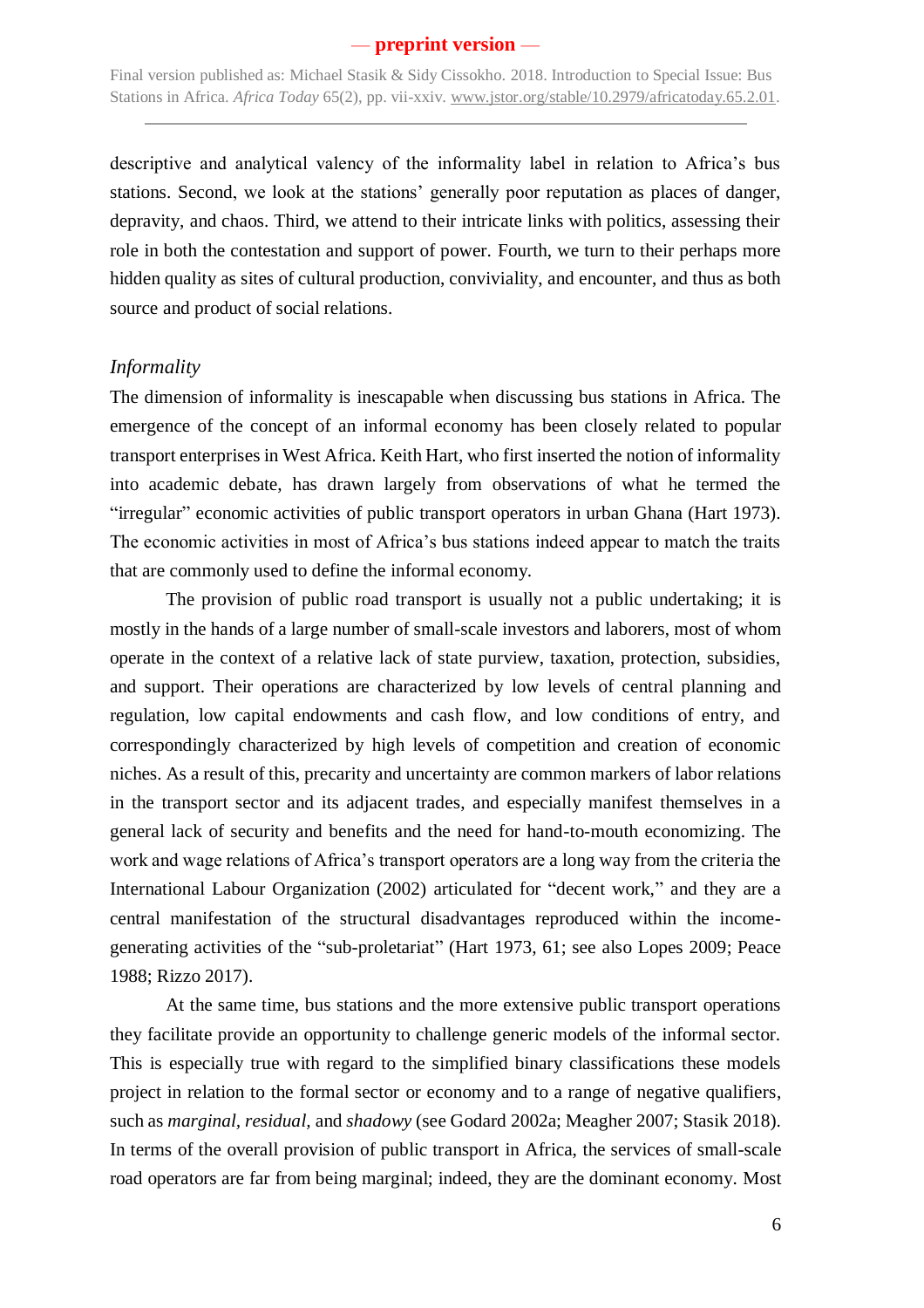Final version published as: Michael Stasik & Sidy Cissokho. 2018. Introduction to Special Issue: Bus Stations in Africa. *Africa Today* 65(2), pp. vii-xxiv. [www.jstor.org/stable/10.2979/africatoday.65.2.01.](http://www.jstor.org/stable/10.2979/africatoday.65.2.01)

of the economic activities that take place in bus stations are positioned outside the scope of formal state regulation, but their economic interrelations are structured by a plurality of nonformal or "alternative" (Meagher 2010, 16) forms of regulation, despite the fact that their organization integrates many conflicting purposes (Stasik 2016, 2017b; Steck 2004). As findings from earlier research show, the informal organization of Africa's bus stations reveals highly formalized hierarchies, modes of coordination, and codes of professional practice (Barrett 2003; Hart 2016; Jalloh 1998; Okpara 1988). Bus stations are central stages for highlighting the often high levels of institutional inventiveness and bricolage of administrative practices and for showcasing the striking linkages that nonstate economic actors draw on across different degrees of institutional formalization. In addition, while most jobs in the transport sector do indeed reveal grave "*decent work deficits*" (International Labour Organization 2002, 4, emphasis in original), many transport operators articulate their work activities in terms of autonomy and a distinctively entrepreneurial spirit.

The analytical limitations of the formal–informal divide with regard to Africa's public transport sector in general, and to Africa's bus stations in particular, are emphasized in several articles in this special issue. Robert Heinze's contribution demonstrates how the establishment of Nairobi's *matatu* stations has always been linked to official—that is, statedirected—action, albeit within a usually friction-laden relationship. The *matatu* stations, he argues, developed as an imitation of, and with gradual encroachment onto, official public transport routes. Marie Richard Zouhoula Bi, in his contribution, shows how Abidjan's informally established *gares routières* became an arena for reconsolidating the city authorities' administrative powers following the political crisis in the Côte d'Ivoire. Taking issue with the common argument of an institutional vacuum filled by informal service providers (Kumar and Barrett 2008), Zouhoula Bi describes how registering and taxing the *gares* increased the legitimacy of local governments while conferring a quasiofficial status on their operators.

Close ties like these between state and nonstate actors in the transport sector have been described in many African contexts, especially with regard to informal transport operators' capacity to act as auxiliaries of state administrative practices (Bako-Arifari 2007; Cissokho 2017, 2018; Fourchard 2018; Tichagwa 2016). Describing the bureaucratic practices deployed in a taxi station in Dakar, Peter Lambertz adds a further dimension to these links in his contribution. Focusing on the crucial technology of the *carnet*, a roster for organizing the drivers' running order, he reveals the intricate workings of a sociotechnological assemblage of highly formalized standards.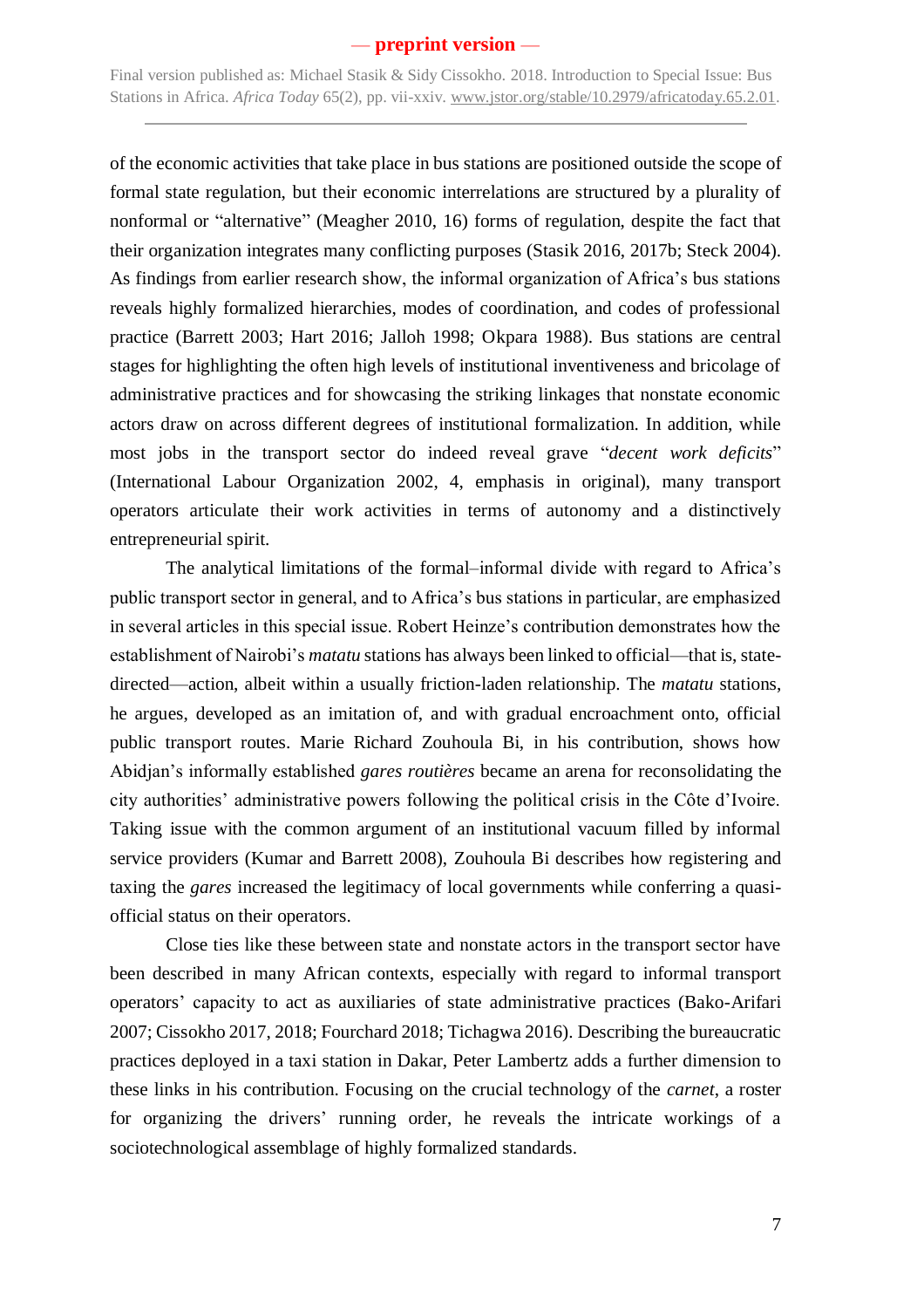In all these cases, the relationship between informal and formal spheres is characterized not by division or discontinuity, but by a striking degree of continuity. We are reminded that rather than taking the informality of African transport provisions as read, or simply inserting the notion into scholarly writing as if it is a self-explanatory qualifier of economic practice and organization (as frequently happens when it is used as an adjective), it needs to be empirically interrogated, and attention needs to be paid to the dynamic constitution of its activities on the ground.

#### *Marginality*

The attribution of informality to African bus stations is intimately wedded to their perception as marginalized places, notwithstanding the import of their economic role. Several studies have focused on the poor reputation of Africa's bus stations and its operators, with particular reference to theft, smuggling, violence, and organized crime, as well as deviancy and depravity in general (see, for example, Ademowo 2010; Daniel 2012; Khosa 1992). What these studies bring to the fore is that the informality of the stations is often read locally as being synonymous with criminality. Indeed, in the popular imaginary, many bus stations bear the stigma of being home to the "poor and violent" (Ademowo 2010). They are said to be a magnet for thieves, crooks, drug dealers, prostitutes, and even witches. The frequently invoked image of stations as chaotic places, and of station workers as routine chaosmongers, adds to their reputation as notoriously dangerous and intimidating locations.

This popular perception is endorsed by local media, and even more by social media, where some of the most sensational representations of stations are fabricated, often by attributing the supposed ills to particular groups. Drivers are represented as loud, illiterate, insubordinate drunkards, driven only by a greedy desire for quick profits. Touts, loading boys, and *coxeurs*—as the (mostly young) men who act as intermediaries between drivers and passengers are known in Nigeria, Ghana, and Senegal, respectively—are perhaps the most frequently scorned whipping boys. In the caricature depicted in figure 9 taken from one of Senegal's main newspapers, we see them as they are widely perceived and represented: as a symbol of city scum who are rude, potentially violent, and potent impostors. While the practices of the drivers and the touts / loading boys / *coxeurs* offer ample grounds for exploring occupational differentiations in contexts of economic informality, the way in which they are widely perceived resonates with questions posed in earlier sociological studies on class, status, and the "dirty work" carried out by marginalized professions (see, for example, Hughes 1971).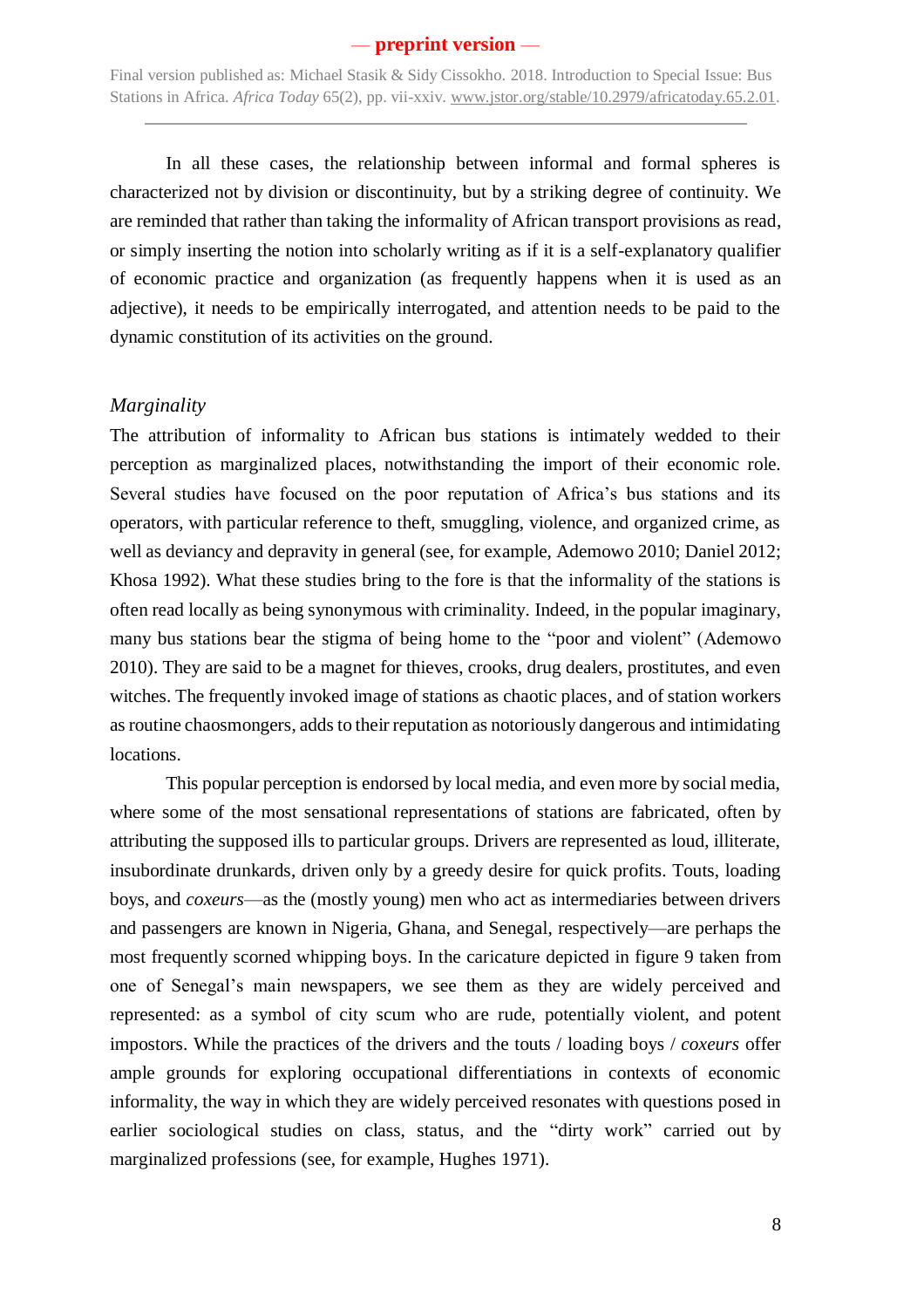Final version published as: Michael Stasik & Sidy Cissokho. 2018. Introduction to Special Issue: Bus Stations in Africa. *Africa Today* 65(2), pp. vii-xxiv. [www.jstor.org/stable/10.2979/africatoday.65.2.01.](http://www.jstor.org/stable/10.2979/africatoday.65.2.01)



Figure 9: Senegal's *coxeurs*, as depicted in *Le Soleil* (13 August 1991, Samba Fall, Archives nationale du Sénégal).

The tendency to associate transport hubs with danger, depravity, and, for that matter, "dirty work," is by no means limited to Africa. One just needs to think of European railway stations, such as the Gare du Nord in Paris (Kleinman 2012), which are also considered to be "places of danger, associated with lawlessness and suspect activity" (Bissell 2010, 633; see also Richards and MacKenzie 1986). As with European railway stations, however, popular perceptions of Africa's bus stations and their occupational groups change over time.

In Ghana, for example, the cultural image of commercial lorry drivers was one of heroic harbingers of modernity and economic autonomy, and they carried it with them until around the 1980s (Hart 2016; van der Geest 2009). "Forty years ago," writes Sjaak van der Geest, "a driver, who visited the capital five times a week, personified the mobility and freedom which most people in the rural areas longed for. His lifestyle was flashy and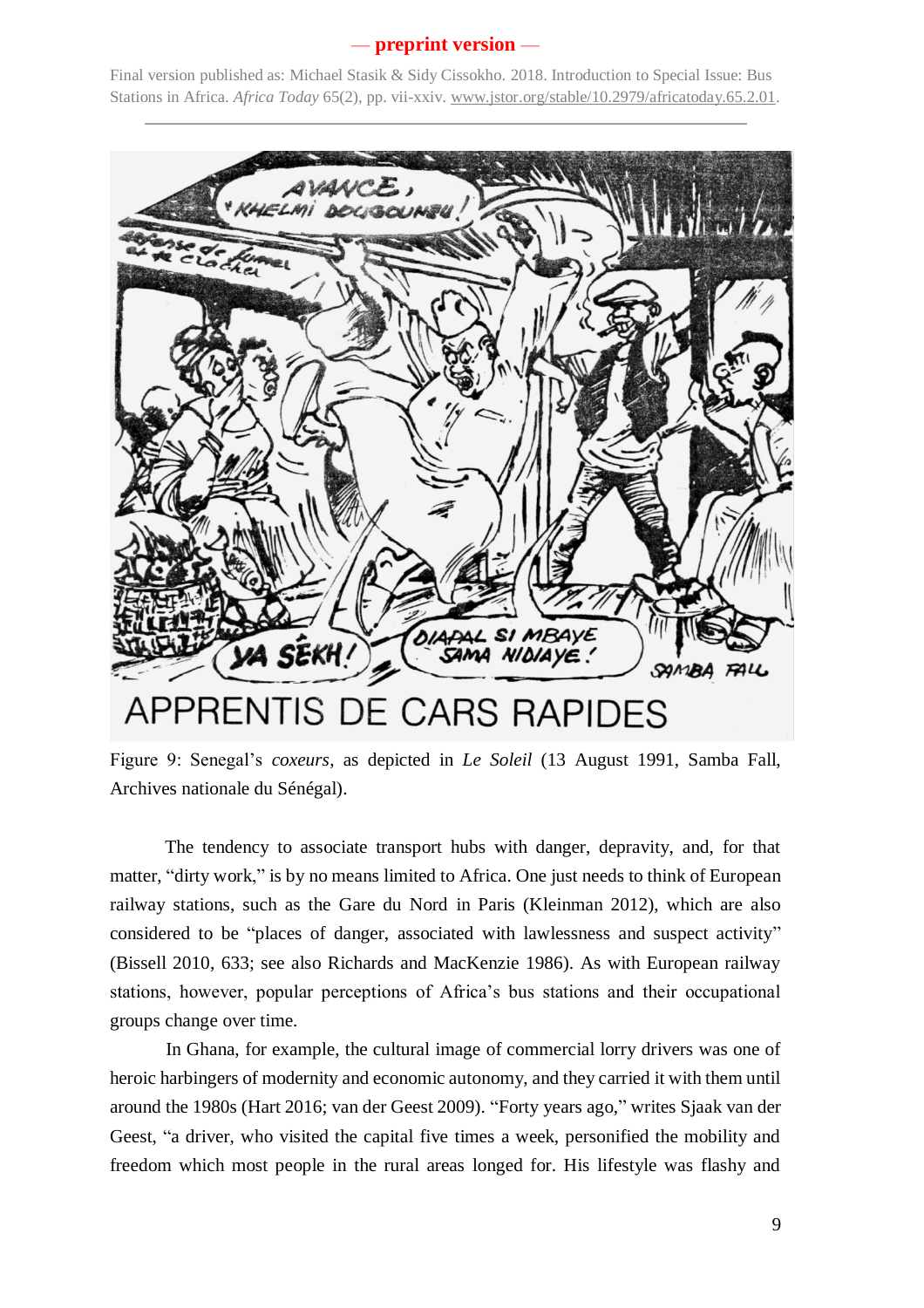Final version published as: Michael Stasik & Sidy Cissokho. 2018. Introduction to Special Issue: Bus Stations in Africa. *Africa Today* 65(2), pp. vii-xxiv. [www.jstor.org/stable/10.2979/africatoday.65.2.01.](http://www.jstor.org/stable/10.2979/africatoday.65.2.01)

impressed the younger generation" (2009, 260). In a similar vein, Kenya's *matatu* owners and operators were viewed as exemplary indigenous entrepreneurs who contributed to the development, growth, and pride of the nation (Mutongi 2006). Accompanied by increasing competitive pressures and hardships in the transport industry, the image changed to that of reckless road hazarders bent on a profit-driven "need for speed" (Carrier 2005) and responsible for Africa's "epidemic on wheels" (Lamont 2010). The loss of prestige and social status then informed the changing perception of the transport operators' main workplace, the bus station, which became a place populated by so-called thugs.

As Gerard Horta and Daniel Malet Calvo remind us in their analysis of class relations in Cape Verde's minibus stations in this issue, the change of status ascribed to the stations and their workforces is both a result and a reflection of broader-scale political and economic changes. In the case of Cape Verde's minibus stations and their operators (and indeed of Africa's public transport sector generally), social marginalization is directly tied to processes of economic restructuring and in particular to market liberalization and the reorganization of productive relations resulting from structural-adjustment measures implemented in the 1980s and 1990s (Godard and Turnier 1992; Mwase 2003; Rizzo 2017; Stasik 2015, 2016). As cutbacks in formal employment structures led the informal economy to commanding heights, more and more people tried to eke out a living by finding or creating new ways of economic engagement within so-called street economies (Hansen, Little, and Milgram 2014). Generally low entry barriers to work and (self-)employment in the stations facilitated the integration of increasing amounts of redundant labor, whether as drivers, touts, or *coxeurs*, or within the adjacent economic niches of hawking, trading, and porterage (Cissokho 2014; Klaeger 2012; Ntewusu 2012; Okpara 1988; Seck 2006; Stasik 2017b; Stasik and Klaeger 2018). The concurrent removal of import restrictions, which led to a thriving secondhand car market across many African states (Beuving 2004; Chalfin 2008), provided further impetus for these processes, mainly through subsidiary investments in commercial vehicles by former public sector workers. This run on the stations resulted in a significant diversification and condensation of their economic activities while entrenching their image as places of menial work associated with chaotic, hazardous, and predatory performance.

#### *Politics*

This view of Africa's bus stations not only persists among everyday station users (and indeed among city dwellers of all ranks), but also informs the reform agendas of international transport-planning agencies and the national governments they advise. After the period of state pullback and reductions in government deficit spending, the African economic renaissance of the new millennium heralded a policy shift aimed at bringing the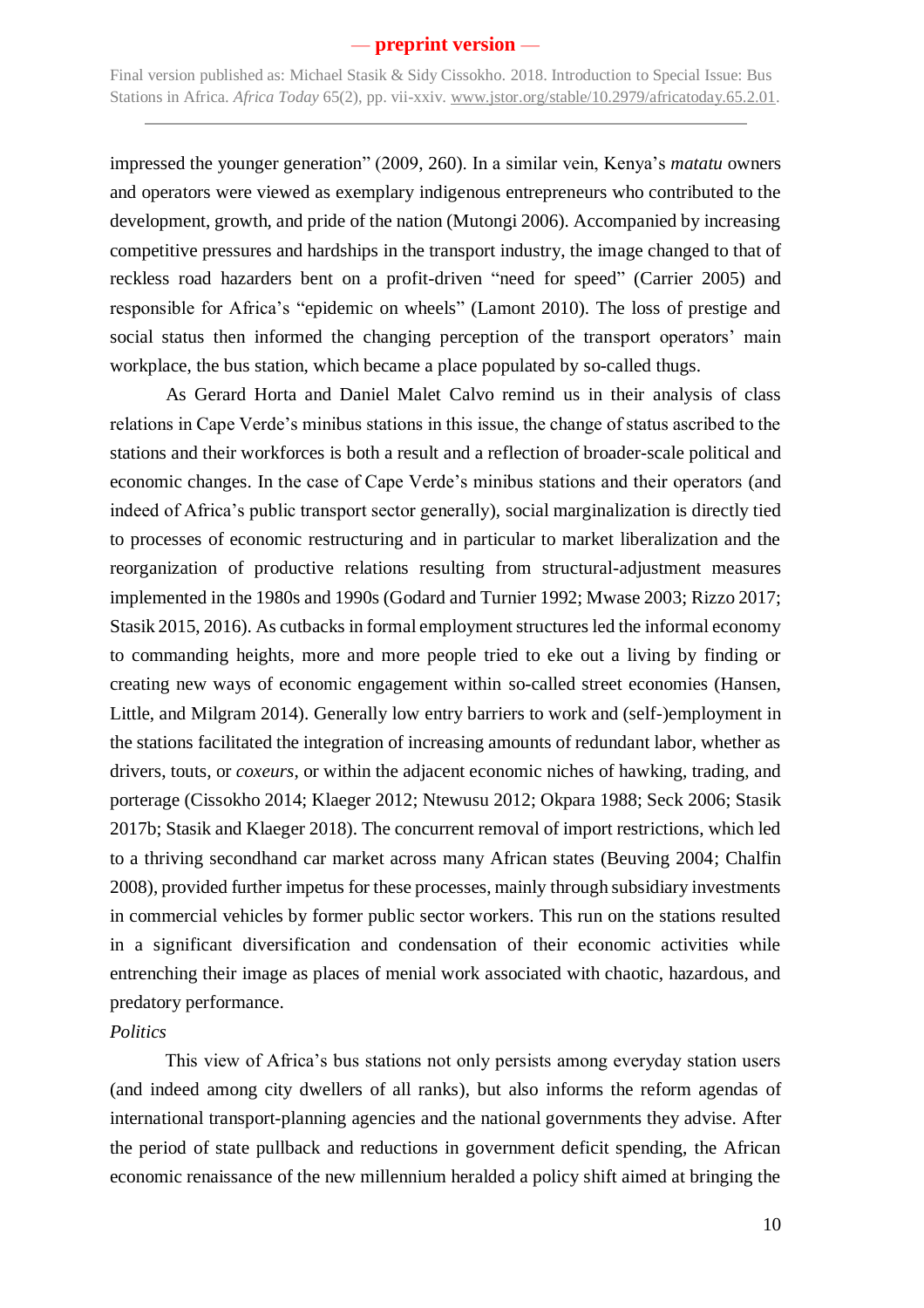Final version published as: Michael Stasik & Sidy Cissokho. 2018. Introduction to Special Issue: Bus Stations in Africa. *Africa Today* 65(2), pp. vii-xxiv. [www.jstor.org/stable/10.2979/africatoday.65.2.01.](http://www.jstor.org/stable/10.2979/africatoday.65.2.01)

state back in (Beck, Klaeger, and Stasik 2017; Goodfellow 2015; Rizzo 2017). Many states, forging liaisons with private investors and international donors (the World Bank in particular), have undertaken large-scale infrastructure-renewal projects, including the massive rehabilitation of road transport infrastructures. International transport experts have produced numerous policy papers that strongly advocate ending what they view as an inefficient, obsolete, and untenable way of organizing transport. The idea of bus stations as places of unregulated, ungovernable conduct became a legitimate motive for replacing them with new government-mandated terminals. Reforms based on these experts' recommendations traveled from Accra to Cape Town and Dakar and through to Dar es Salaam and Marrakech (Cissokho 2012; Lomme 2004; Ndiaye and Tremblay 2009; Rizzo 2015). Backed by huge investments and the creation of new government agencies for reasserting state presence in the transport sector, such as AGETU in the Côte d'Ivoire and CETUD in Senegal (Bredeloup, Bertoncello, and Lombard 2008), the shift in policy triggered considerable resistance on the part of local transport operators, who saw their commercial existence come under threat.

Tension between private transport operators and state authorities is not a new phenomenon. As several articles in this special issue show, and as works from across Africa have demonstrated, the politics of transporting have been an arena of political struggle ever since the early days of motorization in colonial times (see, for example, Alber 2002; Gewald 2009; Hart 2016; Ntewusu 2012). Bus stations have played a decisive role in these struggles throughout. What first sparked collective opposition in the British colony of the Gold Coast, for example, was the establishment of central bus stations at the end of the 1920s. Contrary to conventional wisdom, the stations did not emerge "organically," but were introduced by the colonial administration as a means of controlling motorized traffic (Stasik 2015). The enforced establishment of central stations led to the creation of local drivers' associations, which joined forces to increase their bargaining power with the state. The stations became their prime bases of operations and were transformed into strongholds of resistance against subsequent regulatory interventions.

In many African countries, associations of local transport workers grew into nationwide transport unions (in French, *syndicats de transporteurs*) and became a political force to be reckoned with (Albert 2007; Cissokho 2016a, 2016b; Fouracre et al. 1994; Hart 2014; Rizzo 2017). One well-tried method the unions deployed to pressure governments to repeal restrictive transport policies was drivers' strikes, which still have the potential to paralyze cities, and even whole countries. During strikes, the stations turn into prominent stages for expressing the transport workers' grievances, as well as asserting union leaders' claims to political power. In postindependence Senegal, for example, union leaders have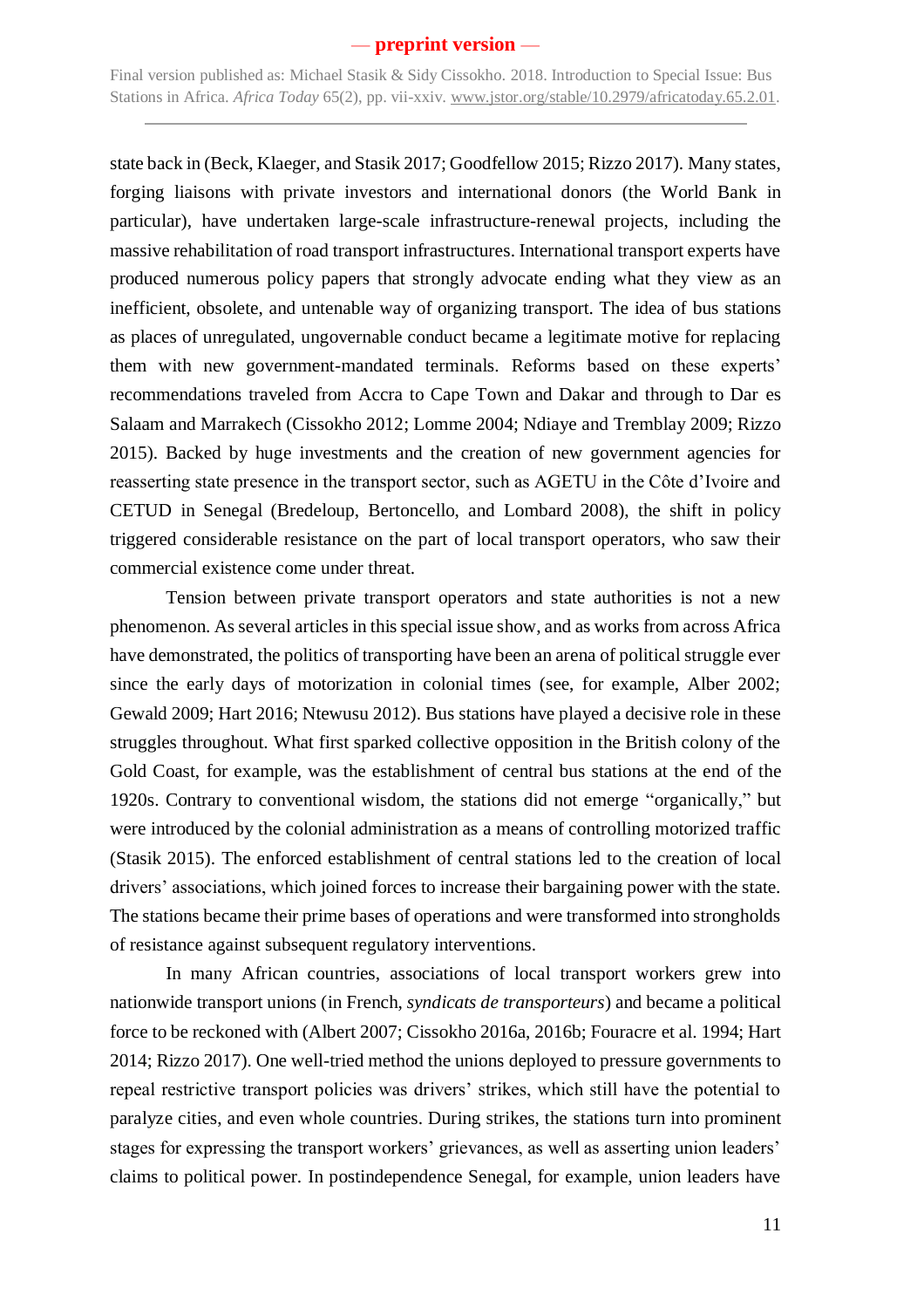regularly encouraged strikes to demonstrate their influence vis-à-vis powerful national politicians. During the 2012 elections, senior members of the country's largest transport union even ran for parliamentary seats by trading on their privileged position to mobilize supporters, mainly through campaigning by union members and by securing their votes (Cissokho 2016a).

The transport unions' capacity for political mobilization is not only drawn on to oppose (state) power: their frequently close entanglements with patron–client networks at different levels can be converted into political, electoral, and economic support for those in power, as has been shown in Côte d'Ivoire, Ghana, and Nigeria (Albert 2007; Gyimah-Boadi 1994; Lewis 1970; Peace 1988). Patronage relationships between vehicle owners and their drivers, often forged along the lines of ethnic and political allegiance, are common, but they extend to the highest political levels, with union representatives exchanging their support for resources provided by the state. As Isaac Albert (2007) demonstrates in the case of Nigeria, struggles over union support and influence are fought out by way of conflicts over access to and management of the stations, where union power is both formed and performed. In Nigeria's motor parks, as in South Africa's taxi ranks (Bähre 2014) and Kenya's *matatu* stations (Heinze, this issue), these conflicts regularly turn violent, with drivers' unions being progressively transformed into, or taken over by, mafialike organizations.

#### *Sociality*

Many of Africa's bus stations are far from operating optimally, for both their often exploited informal workers and the majority of their passenger-users. Issues of economic precarity, organizational inefficiency, and organized crime do pose important problems, although the mostly technical solutions put forward by development specialists may not be the panacea they are presented to be. As the contributions to this special issue underline, however, the stations represent a quintessential site of everyday social and cultural life for workers and passengers alike, the significance of which reaches far beyond the often congested, noisy, dangerous, and chaotic transport yards.

We see a glimpse of the social and cultural importance of stations in the ubiquitous slogans on Africa's commercial passenger vehicles, the collection and interpretation of which has kept researchers busy for more than half a century (Field 1960; Guseh 2008; Lawuyi 1988; Pritchett 1979; van der Geest 2009). These "minivan poetics" (Weiss 2009, 49) provide a wealth of insight into the social imaginary across Africa, as related to politics, religion, morality, and the desired yet unfulfilled promises of modernity, for instance. They might indeed also be read as "a collective transcript of responses to social transformation"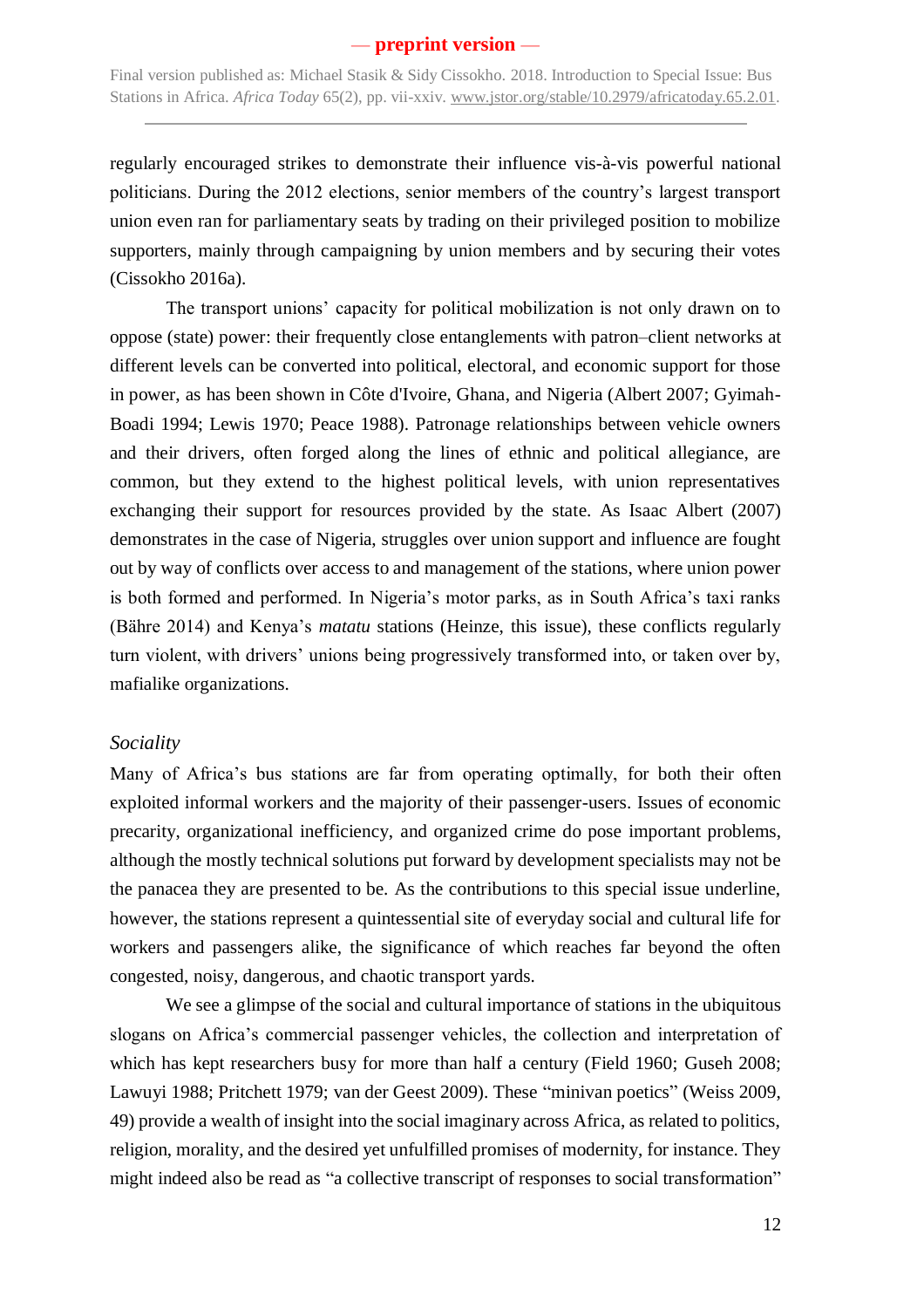(Quayson 2014, 135). The collectivity in which their rich meanings—and often idiosyncratic spellings—are usually initially conceived and discussed is firmly rooted in the transport operators' shared work culture, which takes shape mainly in their shared work spaces—on the roads and in bus stations. The broad relevance these car inscriptions have for Africans (and Africanist scholars) thus stresses the embeddedness of the communities of bus station workers in broader cultural milieus and society at large.

Africa's bus stations do not merely reflect issues that are relevant to society at a discursive and symbolic level: they help form different gradations of sociality, particularly of transport workers (Cissokho 2015; Hart 2016; Jordan 1978; wa Mungai 2013). In Madagascar, for example, the term *parkazy,* from the obsolete French word for parking (*parcage*), designates both the geographically bounded sites of stations and the professional group of virtually exclusively male transport operators (Papinot 1997; for a similar argument relating to the *vélo-taxi* garages in Kaolack, Senegal, see Morice 1981). Entering the transport profession is synonymous with entering the spatial, as well as the social and cultural setting, of the station. The close ties between spatial and social formations is brought home powerfully in Ibrahim's and Bize's contribution (this issue) on the social life of Nairobi's *shimos*, the motorcycle taxi (*boda boda*) stands. By examining the *boda boda* riders' activity of waiting for passengers, they show how collectivity—or what they evocatively term "togetherness"—is a result not of institutionalization, but of the time spent together in the "hole" (*shimo* in kiSwahili).

This does not imply, however, that we should view the station and its collectivity as a self-contained, static entity. As the ethnography of Ghanaian drivers' and hawkers' navigational tactics by Michael Stasik and Gabriel Klaeger in this issue highlights, spatial and temporal mobility constitute key properties of social relationships and commercial activities in Africa's transport-related trades. While the connections that enable and sustain these activities congregate within the station locale, they are not confined to it: they are spread across different spaces. In this relational approach, the Ghanaian lorry park, the Kenyan *shimo*, and the Senegalese garage are all part of a wider fabric of infrastructural linkages, both material and social.

The spaces of sociality that Africa's stations accommodate and produce are integral to processes of group creation and sustenance on a broader scale. Linked to their role in facilitating mobility and exchange over distance, stations enable the circulation of news and information, which are central to the integration of society at large. This stems from the stations' function of physically transporting and distributing documents. For instance, many stations provide courier services, which prove to be more reliable than governmentrun postal systems. But it pertains even more to the fact that stations also provide more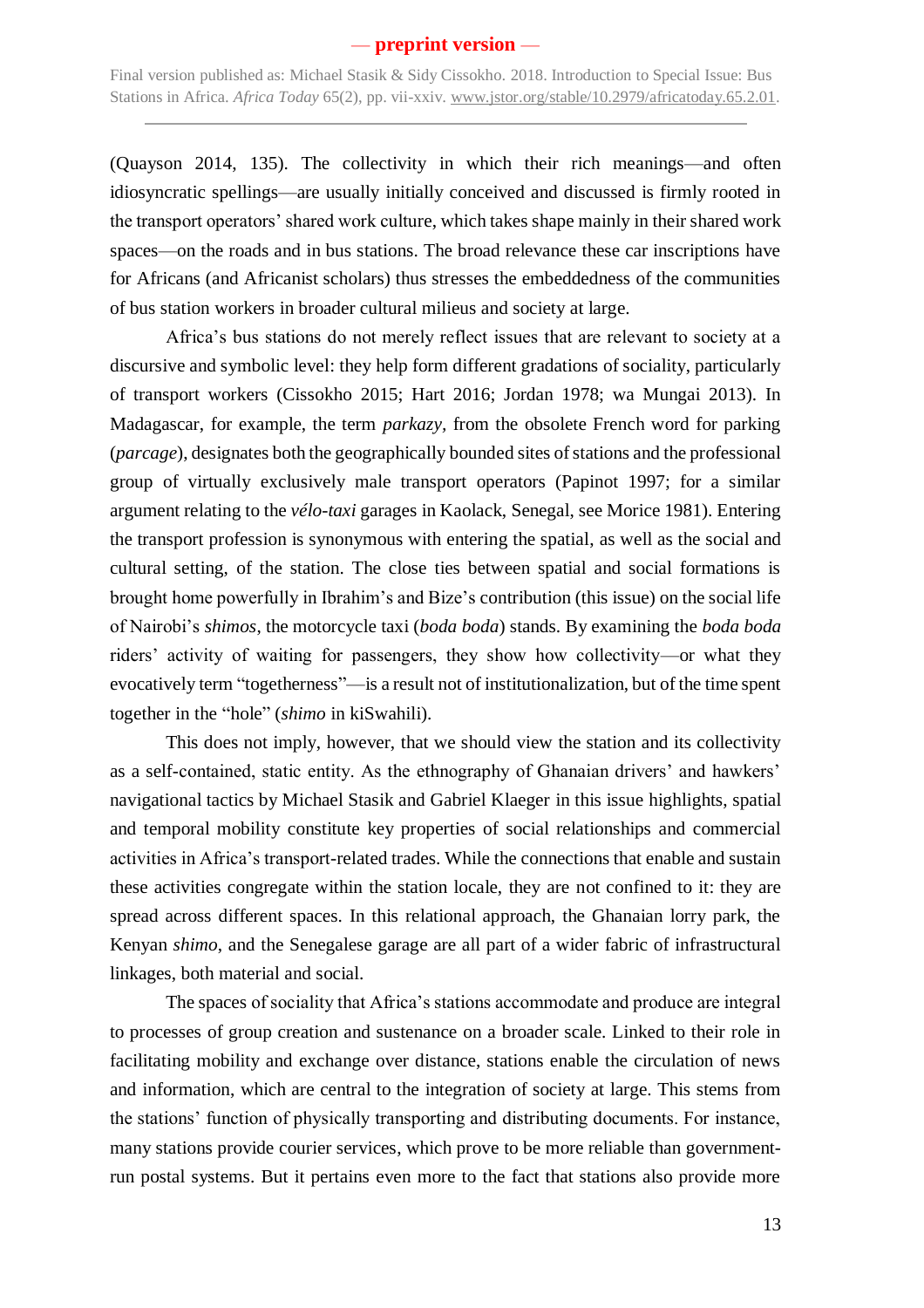Final version published as: Michael Stasik & Sidy Cissokho. 2018. Introduction to Special Issue: Bus Stations in Africa. *Africa Today* 65(2), pp. vii-xxiv. [www.jstor.org/stable/10.2979/africatoday.65.2.01.](http://www.jstor.org/stable/10.2979/africatoday.65.2.01)

informal circuits through which information spreads among persons and places. Drivers and their assistants are a reliable source of the latest news and gossip. The time passengers spend waiting to depart (and later on to arrive) offers ample opportunities for creating and exchanging opinions, ideas, and knowledge. The (usually seated) group of bus passengers provides a receptive audience for sermons by itinerant preachers (Klaeger 2009), and for impromptu performances by miracle healers, quacks, and conmen of various kinds. Stations serve as public stages on which different styles of clothes, language, and demeanors are displayed, performed, popularized, and at times even invented. These many different bus station encounters and exchanges, ephemeral as they may be, generate proximities of people who are otherwise separated by geographical, social, and often also cultural distance. Their inherent diversity affords people the opportunity to hone their skills in the everyday politics of coexistence and, ultimately, to gain a sense of the city, region, and state they inhabit and the society of which they are part.

### **Conclusion**

Bus stations as sites of everyday practice provide a window on many of the social, economic, political, and cultural facets that characterize African societies, and their entanglements with broader structures, processes, and relations offer valuable insights into domains that go beyond their evident relevance to transport and (informal) economic organization. In this introduction, we have taken a brief look at some of the different perspectives and theoretical vantage points from which the significance, multifunctionality, and interconnectedness of Africa's bus stations can be considered. The articles that follow deepen and widen the scope of these perspectives, both empirically and conceptually, and underscore the value of paying closer attention to the often relatively small, yet usually extraordinarily dense, spaces that are bus stations in Africa.

#### **REFERENCES**

- Ademowo, Adeyemi J. 2010. "'They Are Poor and Violent': Stereotype and the Ibadan Urban Motor Park Space." *Antrocom* 6(2):115–33.
- Alber, Erdmute. 2002. "Motorization and Colonial Rule: Two Scandals in Dahomey, 1916." *Journal of African Cultural Studies* 15(1):79–92.
- Albert, Isaac O. 2007. "Between the State and Transport Unions: NURTW and Politics of Managing Public Motor Parks in Ibadan and Lagos, Nigeria." In *Gouverner les Villes d'Afrique: État, Gouvernement Local et Acteurs Privés*, edited by Laurent Fourchard, 125–39. Paris: Karthala.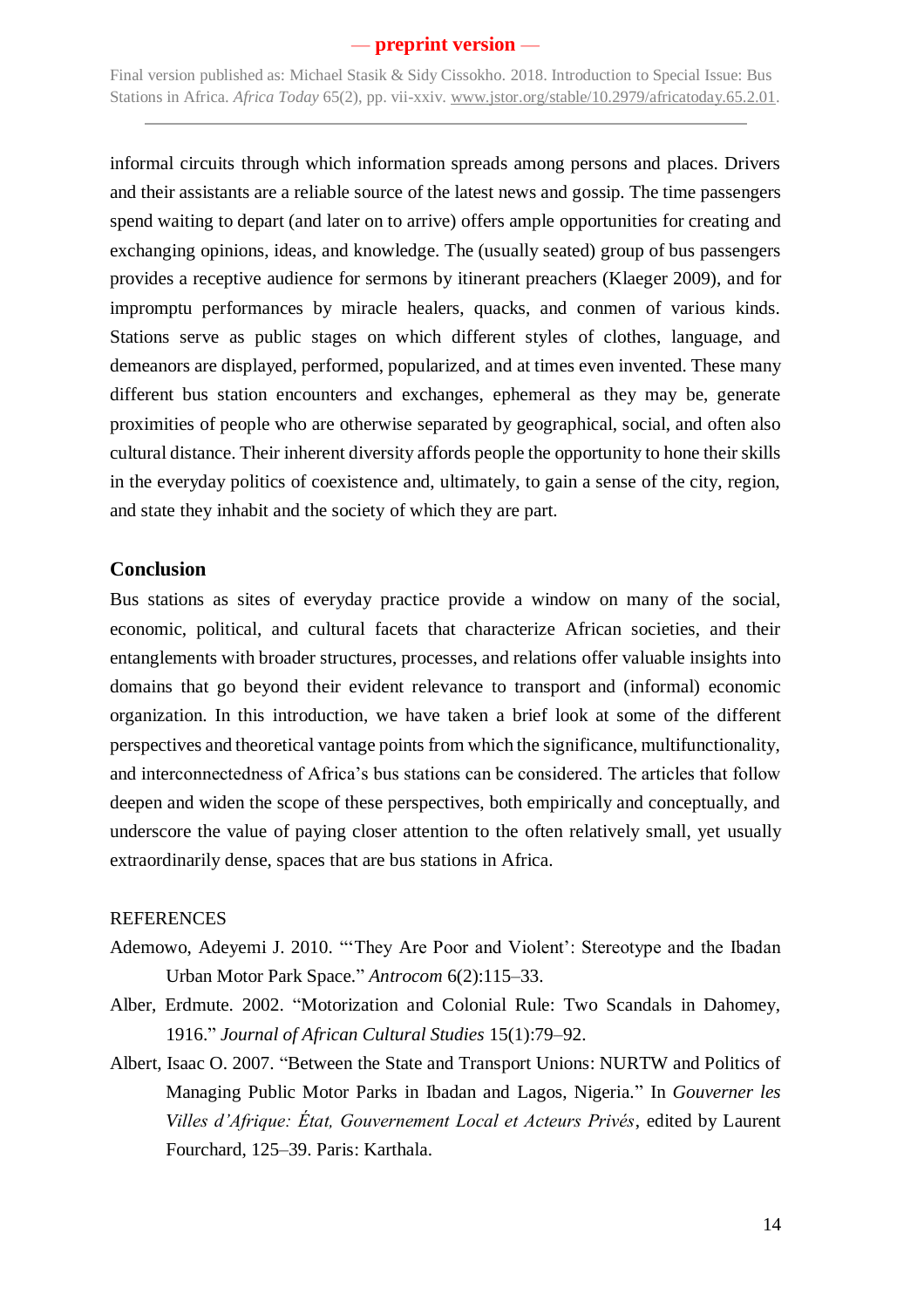- Bähre, Erik. 2014. "A Trickle-Up Economy: Mutuality, Freedom and Violence in Cape Town's Taxi Associations." *Africa* 84(4):576–94.
- Bako-Arifari, Nassirou. 2007. "'Ce n'est pas les papiers qu'on mange!' La corruption dans les transports, la douane et les corps de contrôle." In *État et corruption en Afrique: Une anthropologie comparative des relations entre fonctionnaires et usagers (Bénin, Niger, Sénégal)*, edited by Giorgio Blundo and Jean-Pierre Olivier de Sardan, 179–224. Marseille and Paris: Karthala.
- Barrett, Jane. 2003. *Organizing in the Informal Economy: A Case Study of the Minibus Taxi Industry in South Africa*. SEED Working Paper 39. Geneva: ILO.
- Beck, Kurt, Gabriel Klaeger, and Michael Stasik. 2017. "An Introduction to the African Road." In *The Making of the African Road*, edited by Kurt Beck, Gabriel Klaeger, and Michael Stasik, 1–23. Leiden: Brill.
- Beuving, Joost. 2004. "Cotonou's Klondike: African Traders and Second-Hand Car Markets in Bénin." *Journal of Modern African Studies* 42(4):511–37.
- Bissell, David. 2010. "Railroad Stations." In *Encyclopedia of Urban Studies*, edited by Ray Hutchison. Thousand Oaks, Calif.: Sage.
- Bohannan, Paul, and George Dalton, eds. 1968. *Markets in Africa*. Evanston: Northwestern University Press.
- Bredeloup, Sylvie, Brigitte Bertoncello, and Jérôme Lombard, eds. 2008. *Abidjan, Dakar, des villes à vendre? La privatisation made in Africa des services urbains*. Paris: L'Harmattan.
- Carrier, Neil. 2005. "The Need for Speed: Contrasting Timeframes in the Social Life of Kenyan Miraa." *Africa* 75(4):539–58.
- Chalfin, Brenda. 2008. "Cars, the Customs Service, and Sumptuary Rule in Neoliberal Ghana." *Comparative Studies in Society and History* 50(2):424–53.
- Cissokho, Sidy. 2012. "Réformer en situation de 'décharge': Les transports publics à Dakar durant les mandats d'Abdoulaye Wade." *Politique africaine* 126(2):163–84.
- ———. 2014. "Les relations de travail dans la gare routière de 'Pompiers' (Sénégal): Représentations spatiales, enjeux hiérarchiques et compétition dans les interstices." *Terrains & Travaux* 25(2):179–97.
	- ———. 2015. "La compétition syndicale à la loupe: Débats, affrontements et arbitrages autour de la question de la représentation dans les gares routières au Sénégal." *Revue Tiers Monde* 224(4):83–102.
- ———. 2016a. "Le contrat social sénégalais au ras du bitume (1985–2014): De la formation du groupe professionnel des chauffeurs au renforcement des institutions politiques." PhD dissertation, Université Paris 1 Panthéon-Sorbonne.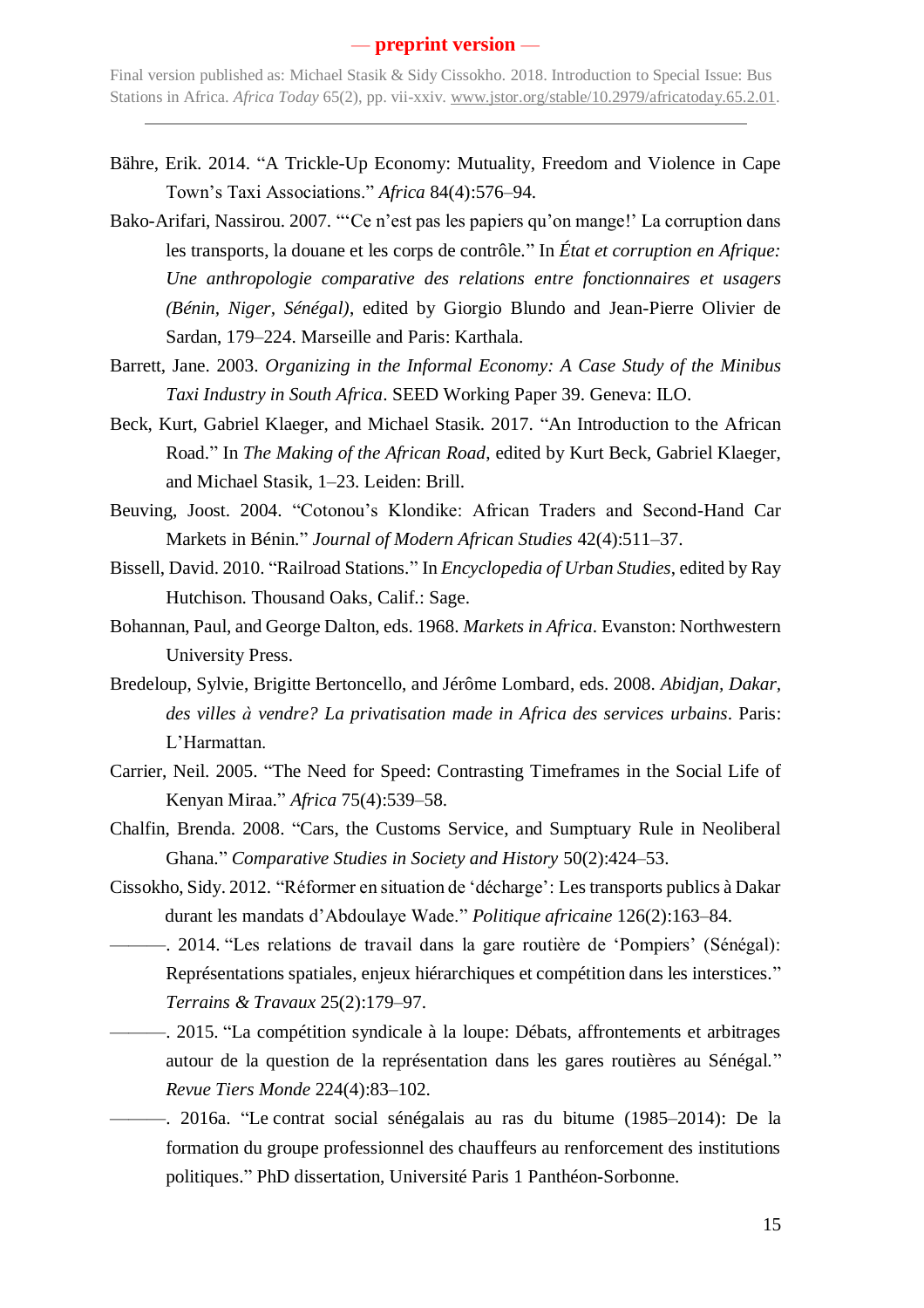- ———. 2016b. "L'enchâssement du moment électoral dans l'ordinaire syndical: Le Syndicat national des travailleurs du transport sénégalais en campagne." In *Le lobbying électoral: Groupes en campagne présidentielle (2012)*, edited by Julie Gervais and Guillaume Courty, 155–76. Lille: Presses Universitaires.
- ———. 2017. "Petits échanges entre amis: Remarques sur l'ambivalence des rapports routiniers entre fonctionnaires et usagers au Sénégal." *Revue française de science politique* 67(4):631–51.
- ———. 2018. "Culture professionnelle et culture de l'état: Notes sur l'institution du permis de conduire au Sénégal." *Genèses* 112(3):37–57.
- Daniel, Ikuomola Adediran. 2012. "Poverty, Road Culture and Deviance among Areaboys in Lagos Central Neighbourhood." *International Journal of Prevention and Treatment* 1(1):1–10.
- Field, Margaret J. 1960. *Search for Security: An Ethno-Psychiatric Study of Rural Ghana.* New York: W. W. Norton.
- Fouracre, P. R., E. A. Kwakye, J. N. Okyere, and D. T. Silcock. 1994. "Public Transport in Ghanaian Cities: A Case of Union Power." *Transport Reviews* 14(1):45–61.
- Fourchard, Laurent. 2018. *Trier, exclure, policer: Vie urbaine en Afrique du Sud et au Nigeria*. Paris: Presse de Science Po.
- Gewald, Jan-Bart. 2009. "People, Mines and Cars: Towards a Revision of Zambian History, 1890–1930." In *The Speed of Change: Motor Vehicles and People in Africa, 1890–2000,* edited by Jan-Bart Gewald, Sabine Luning, and Klaas van Walraven, 21–47. Leiden: Brill.
- ———, Sabine Luning, and Klaas van Walraven, eds. 2009. *The Speed of Change: Motor Vehicles and People in Africa, 1890–2000*. Leiden: Brill.
- Godard, Xavier. 2002a. "I comme Informel, ou les insuffisances d'une notion récurrente." In *Les transports et la ville en Afrique au sud du Sahara: Le temps de la débrouille et du désordre inventif*, edited by Xavier Godard, 129–42. Paris: Karthala.
- ———, ed. 2002b. *Les transports et la ville en Afrique au sud du Sahara: Le temps de la débrouille et du désordre inventif*. Paris: Karthala.
- ———, and Pierre Turnier. 1992. *Les transports urbains en Afrique a l'heure de l'ajustement: Redefinir le service public*. Paris: Karthala.
- Goodfellow, Tom. 2015. "Taming the 'Rogue' Sector: Studying State Effectiveness in Africa through Informal Transport Politics." *Comparative Politics* 47(2):127–47.
- Green-Simms, Lindsey B. 2017. *Postcolonial Automobility: Globalizing the Car's Role in Modern Culture*. Minneapolis: University of Minnesota Press.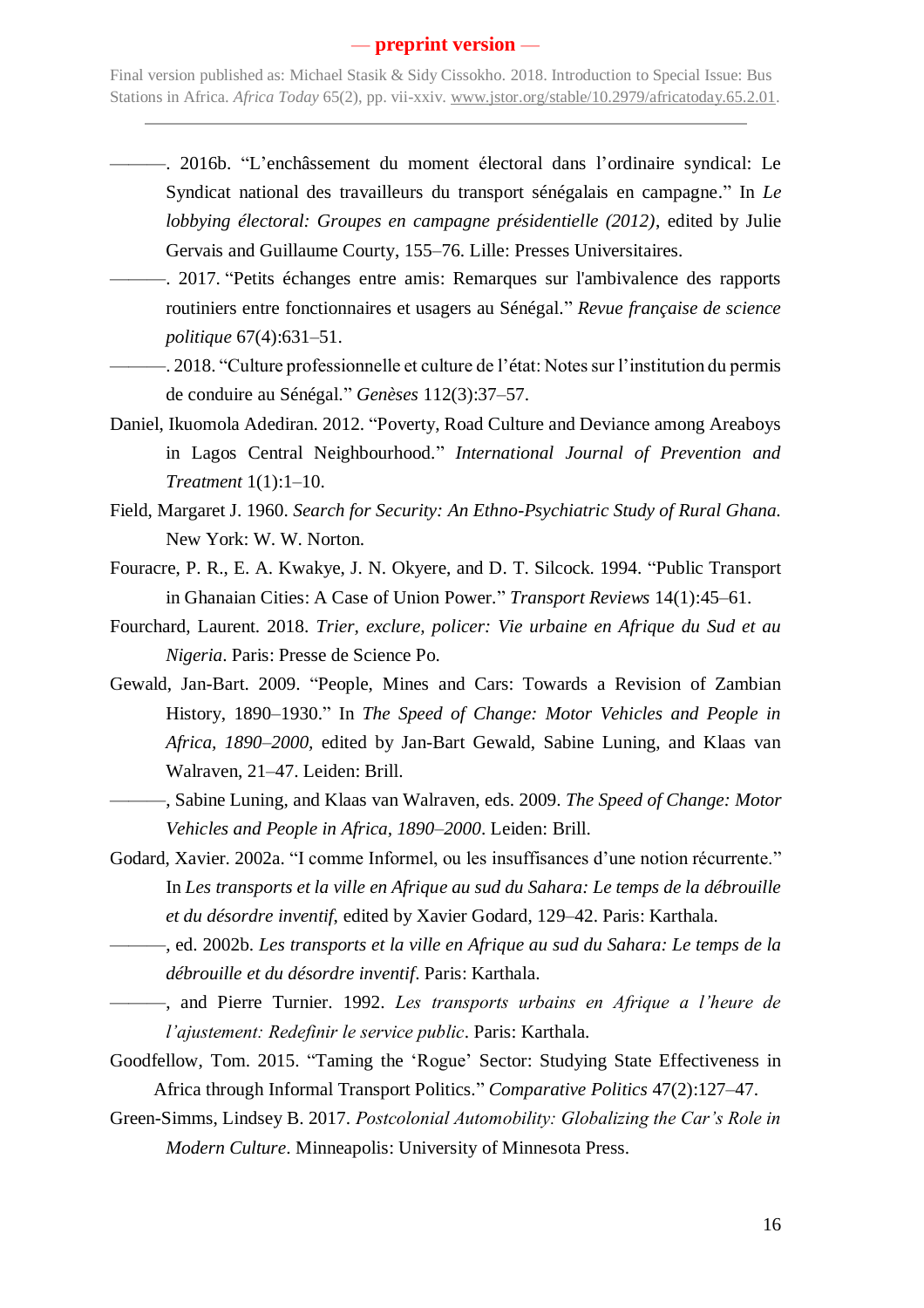- Grieco, Margaret, Nana A. Apt, and Jeff Turner, eds. 1996. *At Christmas and on Rainy Days: Transport, Travel and the Female Traders of Accra*. Aldershot: Avebury.
- Guseh, James S. 2008. "Slogans and Mottos on Commercial Vehicles: A Reflection of Liberian Philosophy and Culture." *Journal of African Cultural Studies* 20(2):159– 71.
- Gyimah-Boadi, Emanuel. 1994. "Associational Life, Civil Society, and Democratization in Ghana." In *Civil Society and the State in Africa*, edited by John W. Harbeson, Donald Rothchild, and Naomi Chazan, 125–48. Boulder: Rienner.
- Hansen, Karen T., Walter E. Little, and B. Lynne Milgram, eds. 2014. *Street Economies in the Urban Global South*. Santa Fe: SAR.
- Hart, Jennifer. 2014. "Motor Transportation, Trade Unionism, and the Culture of Work in Colonial Ghana." *International Review of Social History* 59(22):185–209.
- ———. 2016. *Ghana on the Go: African Mobility in the Age of Motor Transportation*. Bloomington: Indiana University Press.
- Hart, Keith. 1973. "Informal Income Opportunities and Urban Employment in Ghana." *Journal of Modern African Studies* 11(1):61–89.
- Hill, Polly. 1984. *Indigenous Trade and Market Places in Ghana, 1962–64*. Jos: University of Jos.
- Hughes, Everett. 1971. *The Sociological Eye: Selected papers*. Chicago: Aldine-Atherton.
- International Labour Organization. 2002. "Decent Work and the Informal Economy." Geneva: International Labour Organization.
- Jalloh, Alusine. 1998. "The Fula and the Motor Transport Business in Freetown, Sierra Leone." *African Economic History* 26:63–81.
- Jordan, James W. 1978. "Role Segregation for Fun and Profit: The Daily Behavior of the West African Lorry Driver." *Africa* 48(1):30–46.
- Klaeger, Gabriel. 2009. "Religion on the Road: The Spiritual Experience of Road Travel in Ghana." In *The Speed of Change: Motor Vehicles and People in Africa, 1890– 2000*, edited by Jan-Bart Gewald, Sabine Luning, and Klaas van Walraven, 212– 31. Leiden: Brill.
	- ———. 2012. "Movements into Emotions: Kinetic Tactics, Commotion and Conviviality among Traffic Vendors in Accra." In *Urban Life-Worlds in Motion: African Perspectives*, edited by Hans-Peter Hahn and Kristin Kastner, 131–56. Bielefeld: Transcript.
	- ———, ed. 2013. "Ethnographies of the Road." Part-special Issue of *Africa* 83(3).
- Khosa, Meshack M. 1992. "Routes, Ranks and Rebels: Feuding in the Taxi Revolution." *Journal of Southern African Studies* 18(1):232–51.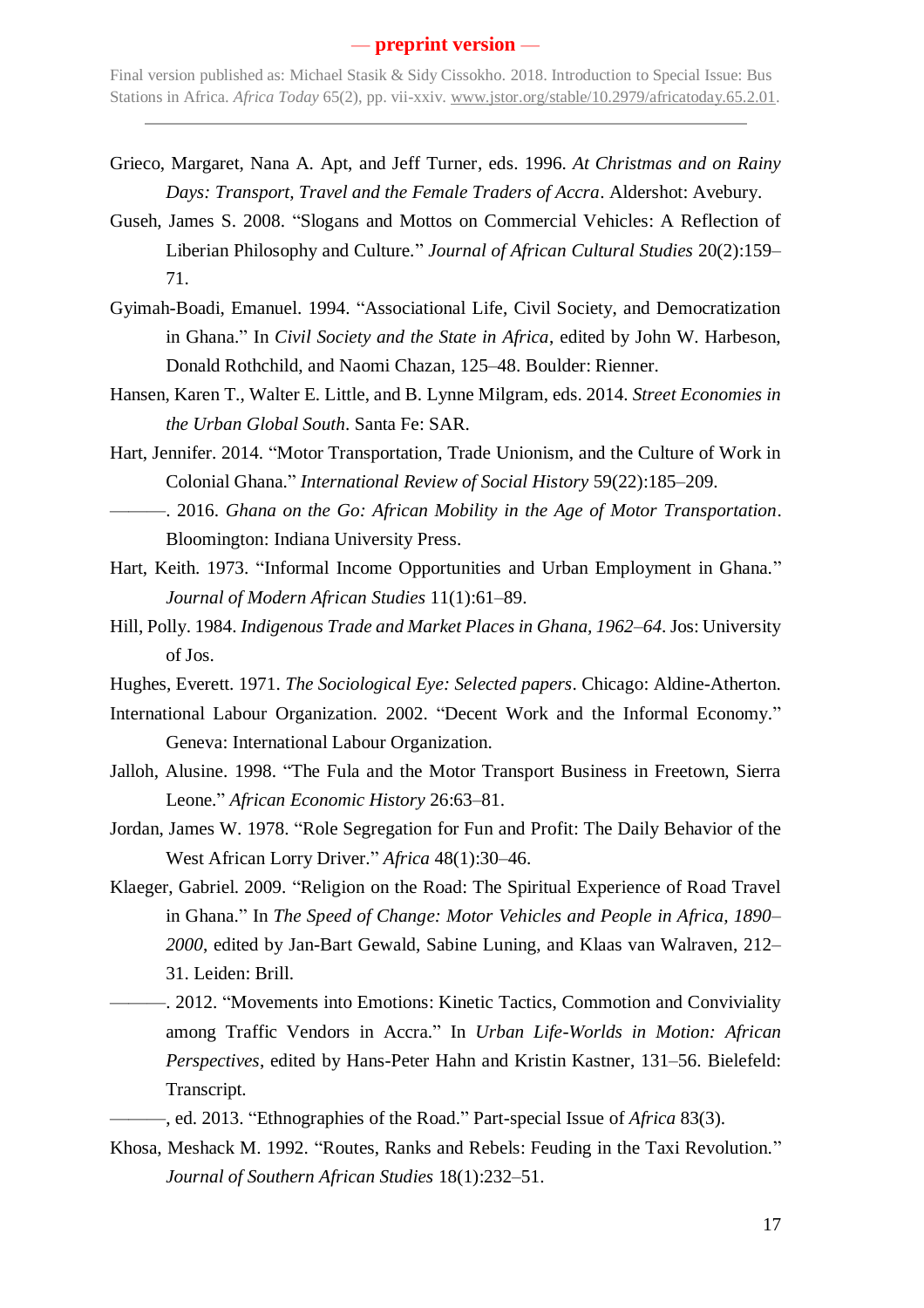- Kleinman, Julie. 2012. "The Gare du Nord: Parisian Topographies of Exchange." *Ethnologie Française* 42(3):567–76.
- Kopytoff, Igor. 1986. "The Cultural Biography of Things: Commoditization as Process." In *The Social Life of Things: Commodities in Cultural Perspective*, edited by Arjun Appadurai, 64–91. Cambridge: Cambridge University Press.
- Kumar, Ajay, and Fanny Barrett. 2008. *Stuck in Traffic: Urban Transport in Africa.* Africa Infrastructure Country Diagnostic Report. Washington, D.C.: World Bank.
- Lamont, Mark. 2010. "An Epidemic on Wheels? Road Safety, Public Health, and Injury Politics in Africa." *Anthropology Today* 26(5):3–7.
- Larkin, Brian. 2013. "The Politics and Poetics of Infrastructure." *Annual Review of Anthropology* 42(1):327–43.
- Lawuyi, Olatunde B. 1988. "The World of the Yoruba Taxi Driver: An Interpretive Approach to Vehicle Slogans." *Africa* 58(1):1–13.
- Lewis, Barbara. 1970. "Ethnicity, Occupational Specialisation, and Interest Groups: The Transporters' Association of the Ivory Coast." *African Urban Notes* 5(3):95–115.
- Lombard, Jérôme, and Benjamin Steck. 2004a. "Quand le transport est d'abord un lieu!" *Autrepart* 32(4):3–19.
- ———, and ———, eds. 2004b. Transports aux Suds: Pouvoirs, lieux et liens. Special issue of *Autrepart* 32(4).
- Lomme, Roland. 2004. "La réforme des transports publics urbains à l'épreuve de l'intégration du secteur informel." *Afrique contemporaine* 210(2):79–94.
- Lopes, Carlos M. 2009. "Hug me, Hold me Tight! The Evolution of Passenger Transport in Luanda and Huambo (Angola), 1975–2000." In *The Speed of Change: Motor Vehicles and People in Africa, 1890–2000*, edited by Jan-Bart Gewald, Sabine Luning, and Klaas van Walraven, 107–27. Leiden: Brill.
- Meagher, Kate. 2007. "Introduction: Informal Institutions and Development in Africa." *Africa Spectrum* 42(3):405–418.
	- ———. 2010. *Identity Economics: Social Networks and the Informal Economy in Nigeria*. Woodbridge: James Currey.
- Morice, Alain. 1981. "Les vélos de Kaolack." *Cahiers d'Études Africaines* 21(81–83):197– 210.
- Mutongi, Kenda. 2006. "Thugs or Entrepreneurs? Perceptions of Matatu Operators in Nairobi, 1970 to the Present." *Africa* 76(4):549–68.
- ———. 2017. *Matatu: A History of Popular Transportation in Nairobi*. Chicago: University of Chicago Press.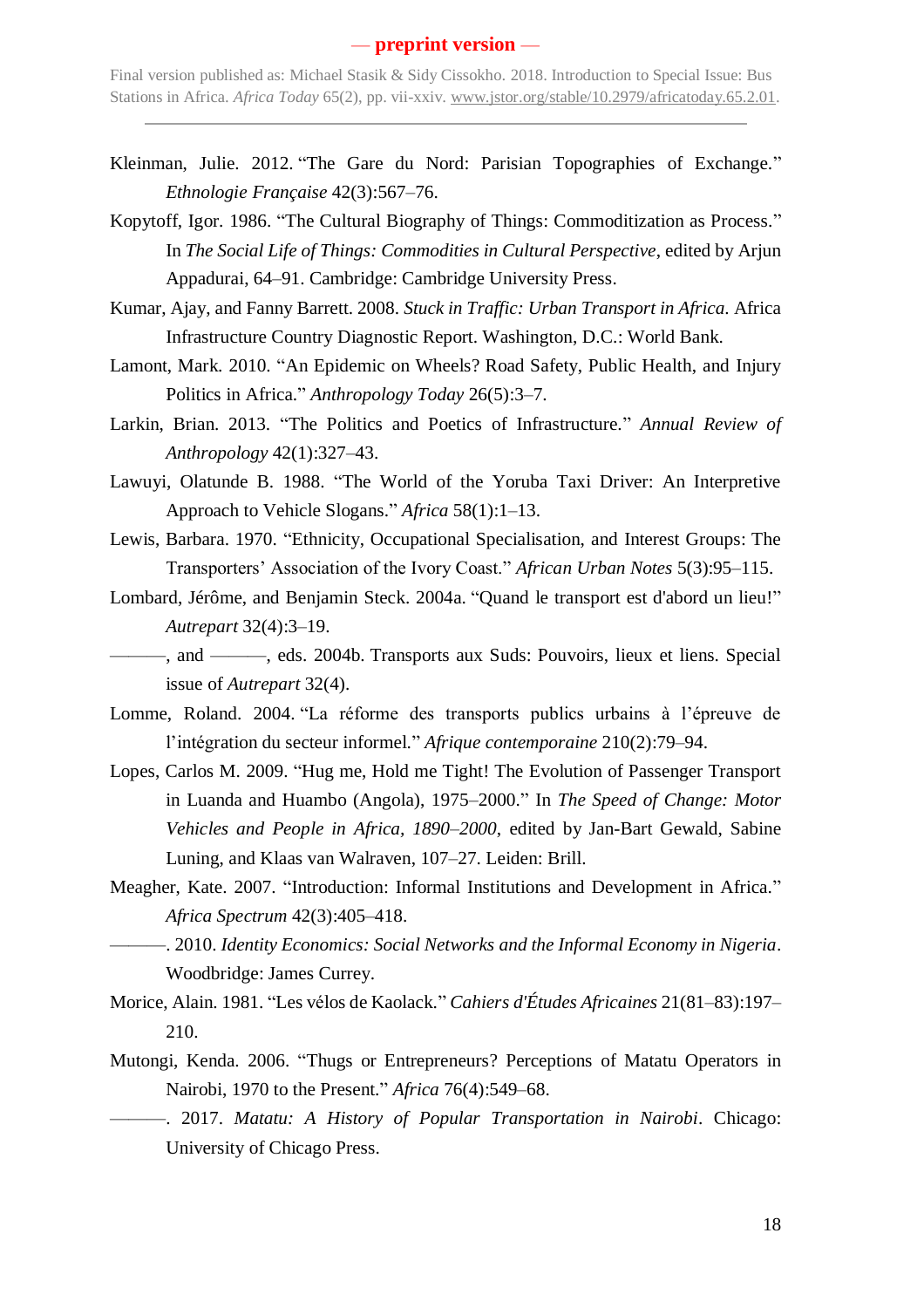- Mwase, Ngila. 2003. "The Liberalisation, De-Regulation and Privatisation of the Transport Sector in Sub-Saharan Africa: Experiences, Challenges and Opportunities." *Journal of African Economies* 12(2):153–92.
- Ndiaye, Mamadou, and Rémy Tremblay. 2009. "Le transport routier au Sénégal: Problématique de la gestion des gares routières." *Canadian Journal of Regional Science* 32(3):495–509.
- Ntewusu, Samuel A. 2012. *Settling In and Holding On: A Socio-Economic History of Northern Traders and Transporters in Accra's Tudu: 1908–2008*. Leiden: African Studies Center.
- Okpara, Enoch E. 1988. "The Role of Touts in Passenger Transport in Nigeria." *Journal of Modern African Studies* 26(2):327–35.
- Papinot, Christian. 1997. "Paternalisme et rapports hiérarchiques dans le secteur du transport en commun (Nord de Madagascar)." *Cahiers d'Études Africaines* 37(147):657–73.
- Peace, Adrian. 1988. "The Politics of Transporting." *Africa* 58(1):14–28.
- Pritchett, Jack. 1979. "Nigerian Truck Art." *African Arts* 12(2):27–31.
- Quayson, Ato. 2014. *Oxford Street: City Life and the Itineraries of Transnationalism*. Durham: Duke University Press.
- Richards, Jeffrey, and John M. MacKenzie. 1986. *The Railway Station: A Social History*. New York: Oxford University Press.
- Rizzo, Matteo. 2015. "The Political Economy of an Urban Megaproject: The Bus Rapid Transit Project in Tanzania." *African Affairs* 114(455):249–70.
	- ———. 2017. *Taken for a Ride: Grounding Neoliberalism, Precarious Labour, and Public Transport in an African Metropolis.* Oxford: Oxford University Press.
- Seck, Serigne M. 2006. "Transport et territoires: Les coxeurs de Dakar, du bénévolat à la prestation de service." *Bulletin de la Société Géographique de Liège* 48:7–17.
- Stasik, Michael. 2015. "Vernacular Neoliberalism: How Private Entrepreneurship Runs Public Transport in Ghana." *Sociologus* 65(2):177–200.
- ———. 2016. "Contingent Constellations: African Urban Complexity seen through the Workings of a Ghanaian Bus Station." *Social Dynamics* 42(1):122–42.
- ———. 2017a. "Rhythm, Resonance and Kinaesthetic Enskilment in a Ghanaian Bus Station." *Ethnos* 82(3):545–68.
- ———. 2017b. "Roadside Involution, or How Many People Do You Need to Run a Lorry Park." In *The Making of the African Road*, edited by Kurt Beck, Gabriel Klaeger, and Michael Stasik, 24–57. Leiden: Brill.